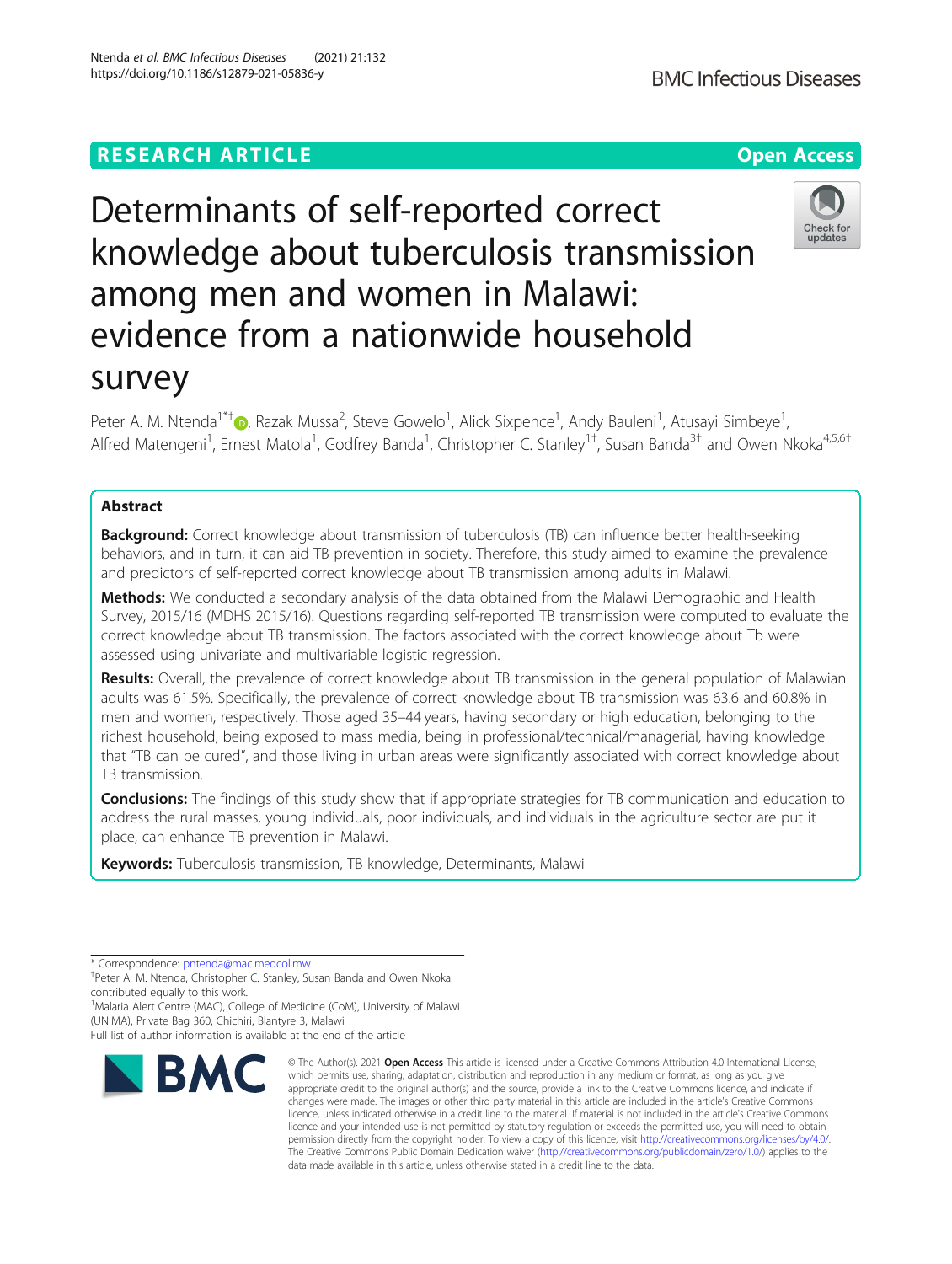## Background

Tuberculosis (TB), an infectious disease which is caused by a bacteria called Mycobacterium tuberculosis (MTB), continues to be a major public health issue  $[1, 2]$  $[1, 2]$  $[1, 2]$  $[1, 2]$ . Globally, approximately 10 million people were infected with TB in 2018, of which 1.5 million cases (including 251,000 people with human immunodeficiency virus – HIV) resulted in deaths, thus making it the world's top infectious killer [[3\]](#page-11-0). Furthermore, 44% of new TB cases occurred in the South-East Asian region, followed by the African region, with 24% of new cases and the Western Pacific with 18% [[2,](#page-11-0) [4](#page-11-0)]. Unfortunately, over 90% of all TB cases and deaths occur in developing countries who have relatively fragile healthcare systems [\[5](#page-11-0)]. Additionally, like most African countries, TB remains a significant cause of morbidity and mortality in Malawi [[6\]](#page-11-0). In 2018, Malawi had a TB incidence of 181 per 100,000 people, with HIV coinfection a counting for about 54% of the total cases [[7\]](#page-11-0).

It is known that having the correct knowledge about the symptoms and transmission mode of a disease is essential for disease prevention, screening, early detection, and early treatment-seeking behaviors – thereby improving overall management of health conditions  $[8-10]$  $[8-10]$  $[8-10]$  $[8-10]$  $[8-10]$ . Early diagnosis of TB among suspected individuals can prevent its transmission and eventually, reduce TB deaths [\[2](#page-11-0)]. However, studies have shown that inadequate knowledge about cause, mode of transmission and symptoms associated with TB are major barriers to prompt diagnosis and treatment of the disease [[11](#page-11-0)–[13](#page-11-0)]. Studies on TB have demonstrated that correct knowledge regarding transmission, clinical manifestations, and preventive and control methods of TB result in the declining incidence of TB yearly [\[14](#page-11-0)]. Generally, TB is highly contagious and most often affects the lungs (pulmonary TB), but can also affect other sites (extrapulmonary TB) [[4\]](#page-11-0). The disease is transmitted from one person to another when people with pulmonary TB expel bacteria into the air (especially when coughing, sneezing or spitting) hence putting everybody in their immediate environment risk [[2](#page-11-0), [15\]](#page-11-0). Thus, knowledge of TB transmission is a fundamental basis for individuals taking protective measures to avoid becoming infected, or transmitting it to others for those with active disease [[16](#page-11-0)].

The World Health Organization (WHO) declared TB as a global emergency in 1993 and later launched the Directly Observed Therapy short course (DOTs) strategy [[17\]](#page-11-0). The DOTs therapeutic approach, adopted in many countries, including Malawi, depends on affected individual's presenting at a health care facility rather than community case detection [[18\]](#page-11-0). While Malawi's National TB Control Program has been recognized internationally for its effective approach to TB control, the disease remains underdiagnosed in Malawi [\[19](#page-11-0), [20\]](#page-11-0). In a cohort study investigating the prevalence of HIV and tuberculosis in adults with chronic cough in Malawi, it was found that nearly a third of all TB case in the cohort were not diagnosed previously  $[20]$  $[20]$ . Inadequate awareness of the disease was one of the main contributors to delayed diagnosing and treatment seeking [[20\]](#page-11-0). In addition, another study reported that inadequate knowledge about cause and transmission of TB coupled with low self-awareness of personal risk to TB, cultural and traditional beliefs about sources of TB influenced delayed treatment seeking among adults aged 18 years and older from rural communities in Malawi [\[21\]](#page-11-0). Further, evidence shows that knowledge is an important predictor of health care seeking behavior and adherence to treatment [\[22](#page-11-0), [23\]](#page-11-0). Hence developing effective strategies to improve knowledge about the disease and its transmission is one of the approach of accelerating progress towards Sustainable Development Goal (SDG) 3.3 that aims to end the tuberculosis epidemic by 2030 [[24\]](#page-11-0).

[[25\]](#page-11-0). Studies from different settings have examined the predictors of self-reported correct knowledge about TB transmission and found that age  $[26, 27]$  $[26, 27]$  $[26, 27]$  $[26, 27]$ , gender  $[11, 16]$  $[11, 16]$  $[11, 16]$  $26-28$  $26-28$  $26-28$ ], education levels  $[26-29]$  $[26-29]$  $[26-29]$ , household wealth  $[28]$  $[28]$ , occupation  $[29]$  $[29]$ , religion  $[11]$  $[11]$  $[11]$ , exposure to mass media [[11,](#page-11-0) [26,](#page-11-0) [30\]](#page-12-0), geographical region  $[26-28]$  $[26-28]$  $[26-28]$  $[26-28]$  $[26-28]$ , and perception that TB can be cured  $[11]$  $[11]$  were the most significant predictors. Understanding knowledge of TB in general and its determinants can inform policy developers and implementers of an effective community-based health promotion programs. Few studies have been conducted in Malawi to examine the knowledge about tuberculosis among different groups of the community [[31](#page-12-0)–[33](#page-12-0)]. However, none of these studies have estimated the predictors of TB related knowledge using nationally representative data.

Therefore, using the population-based data, this study aimed to examine the prevalence and predictors of selfreported correct knowledge about Tb transmission among adults in Malawi.

#### Methods

## Data source, study design, sampling procedures, and data collection

The current study used data taken from the 2015–16 Malawi Demographic and Health Survey (MDHS). The 2015–16 MDHS sample was selected using a two-stage cluster sampling design and produced a nationally representative sample. The census sampling frame is considered as a complete list of all the census standard enumeration areas (SEAs). Thus, in the first stage, 850 SEAs (i.e., 173 SEAs in urban areas and 677 SEAs in rural areas) were selected with probability proportional to the SEA size. During the second stage, a fixed number of 30 and 33 households per urban rural cluster/SEA,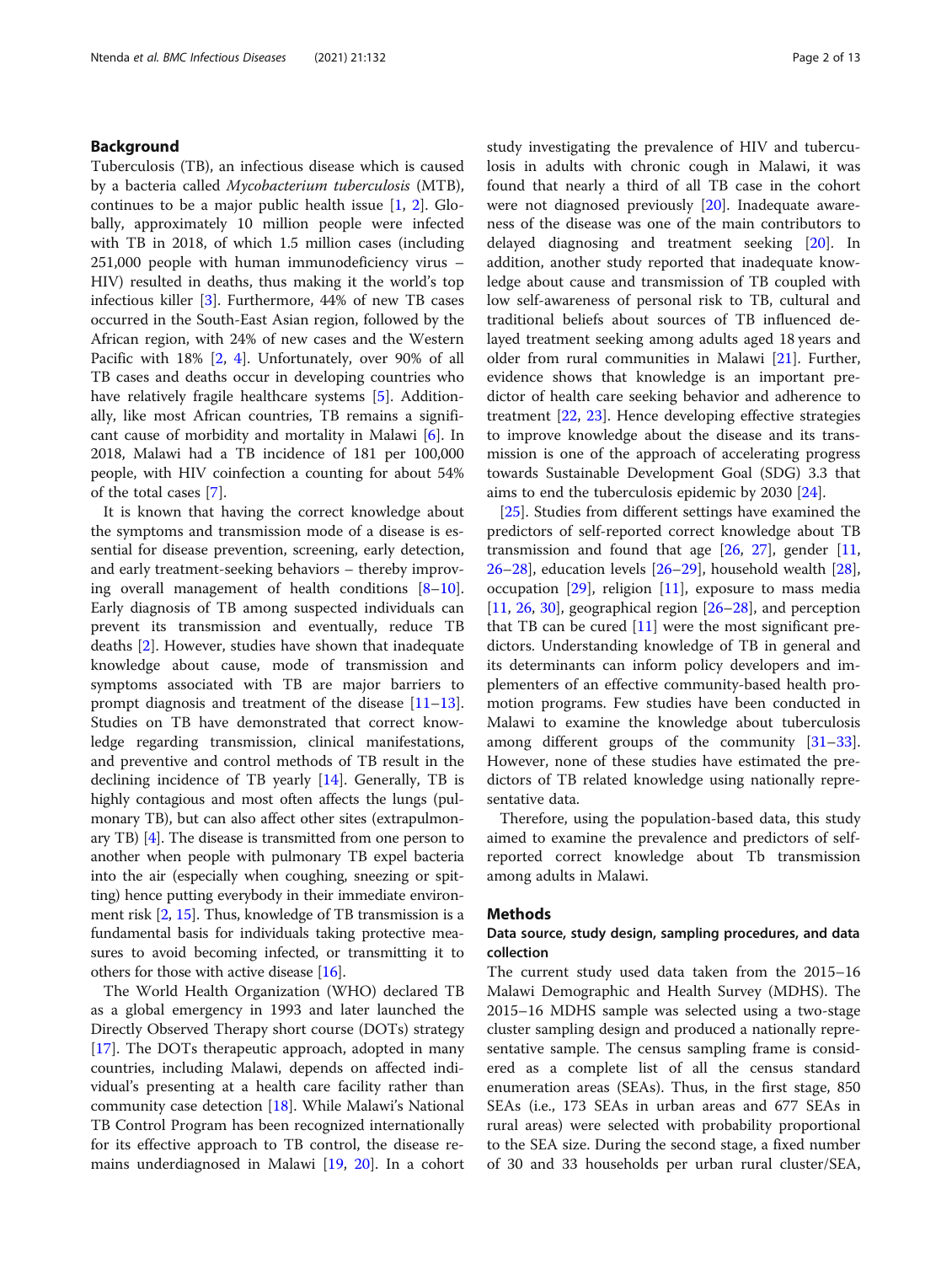respectively, were selected with an equal probability systematic selection criterion. All women and men of reproductive age 15–49 years and 15–54 years respectively, who were either permanent residence of the selected households or visitors who stayed in the household the night prior to the data collection were eligible for the interviews. The MDHS selected a total of 27,516 households, of which 24,562 women and 7478 men were successfully interviewed for the response rate of 97.7 and 94.6% respectively. Using women's and men's questionnaires, data were collected on socio-demographic characteristics and major health indicators, including knowledge, attitudes, and behaviors related to other health issues such as injections, smoking, fistula, tuberculosis HIV/ acquired immune deficiency syndrome (AIDS), and non-communicable diseases (NCDs). One of the key aims of The DHS Program is to collect data that are comparable across countries. Thus, to achieve this, standard model questionnaires have been developed and these model questionnaires—which have been reviewed and modified in each of the eight phases of The DHS program—form the basis for the questionnaires that are implemented in each country. The datasets for women and men were explored and after excluding respondents with missing data, a total of 28, 862 respondents (6937 men and 21,925 women) were included in our analysis.

#### Variables

#### Dependent variable

The dependent variable considered in this study was correct and adequate knowledge regarding the mode of TB transmission. This variable was created from the following 6 questions to evaluate the correct knowledge regarding mode of TB transmission among adult male and female.

- i. TB is spread from person to person through the air when coughing or sneezing?
- ii. TB can be transmitted by sharing utensils?
- iii. TB can be transmitted through food?
- iv. TB can be transmitted by touching a person with TB?
- v. TB can be transmitted through sexual contact?
- vi. TB can be transmitted through mosquito bites?

For the purposes of this study, the response to Q1 "Through air when coughing or sneezing" was used to measure the knowledge about the mode of TB transmission. The responses from 'Q2' to 'Q6' were regarded as misconceptions. However, individuals who responded 'yes' to the Q1 and responded 'no' to the other questions were recorded to have correct knowledge.

#### Independent variables

The present study considered the following covariates as independent variables; sex of the respondents, age of the respondents, educational level, wealth index, religion, occupation, marital status, amount of media exposure, perception about TB cure, perception about keeping secret when family member gets TB, place of residence, geographical religion, and ethnicity. These variables were selected after a thoroughly review of literature [[11,](#page-11-0) [12,](#page-11-0) [34](#page-12-0), [35\]](#page-12-0). The covariates were categorized as follows: sex of the respondents (male/ female), age of the respondents in years (< 25/ 25–34/ 35–44/≥45), educational level (no formal education/ primary/ secondary or high), wealth index (poorest/ poorer/ middle/ richer/ richest), religion (Roman catholic/ Church of Central African Presbyteria/ Anglican/ Seventh Day Adventist/ Baptist/ other Christian/ Muslim/ No religion/other), occupation (not working/ professional or technical or managerial/ clerical or sales or services/ agricultural employee/ skilled manual/ unskilled manual), marital status (never in union/ currently in union / formerly in union), amount of media exposure (0/ 1/ 2/ 3), Tuberculosis can be cured (no/ yes), keep secret when family member gets TB (no/ yes), place of residence (urban/ rural), geographical religion (northern/ central /southern), and ethnicity (Chewa/ Tumbuka/ Lomwe/ Tonga/ Yao/ Sena/ Nkhonde/ Ngoni/ Mang'anja/ Nyanja/ Other). In this study, exposure to mass media was derived from three items specifically television, newspaper, and radio. Amount of media exposure was constructed by quantifying the number of frequencies each media was attended to. The scores for amount of media exposure ranged from 0 (least possible score) to 3 (being the highest). Wealth index is defined as a composite measure of a household's cumulative living standard and was created using easy-to-collect data on a household's ownership of selected assets. These assets included televisions, bicycles, materials used for constructing the house, access to safe drinking water, sanitation facilities, and other characteristics of a household. Through a statistical technique named principal component analysis (PCA), placed the household into quintiles [[36\]](#page-12-0).

#### Statistical analysis

We conducted our analyses while taking into account the complex design of the survey (i.e. weighting, clustering, and stratification). First, the baseline statistics were presented as frequency and weighted percentage. Second, the bivariate analyses using Chi-Square test were performed to explore the distribution of the selected characteristics according to the correct knowledge about the mode of TB transmission among adult women and men. Third, using the generalized estimating equation (GEE) logistic regression, the multivariable analyses were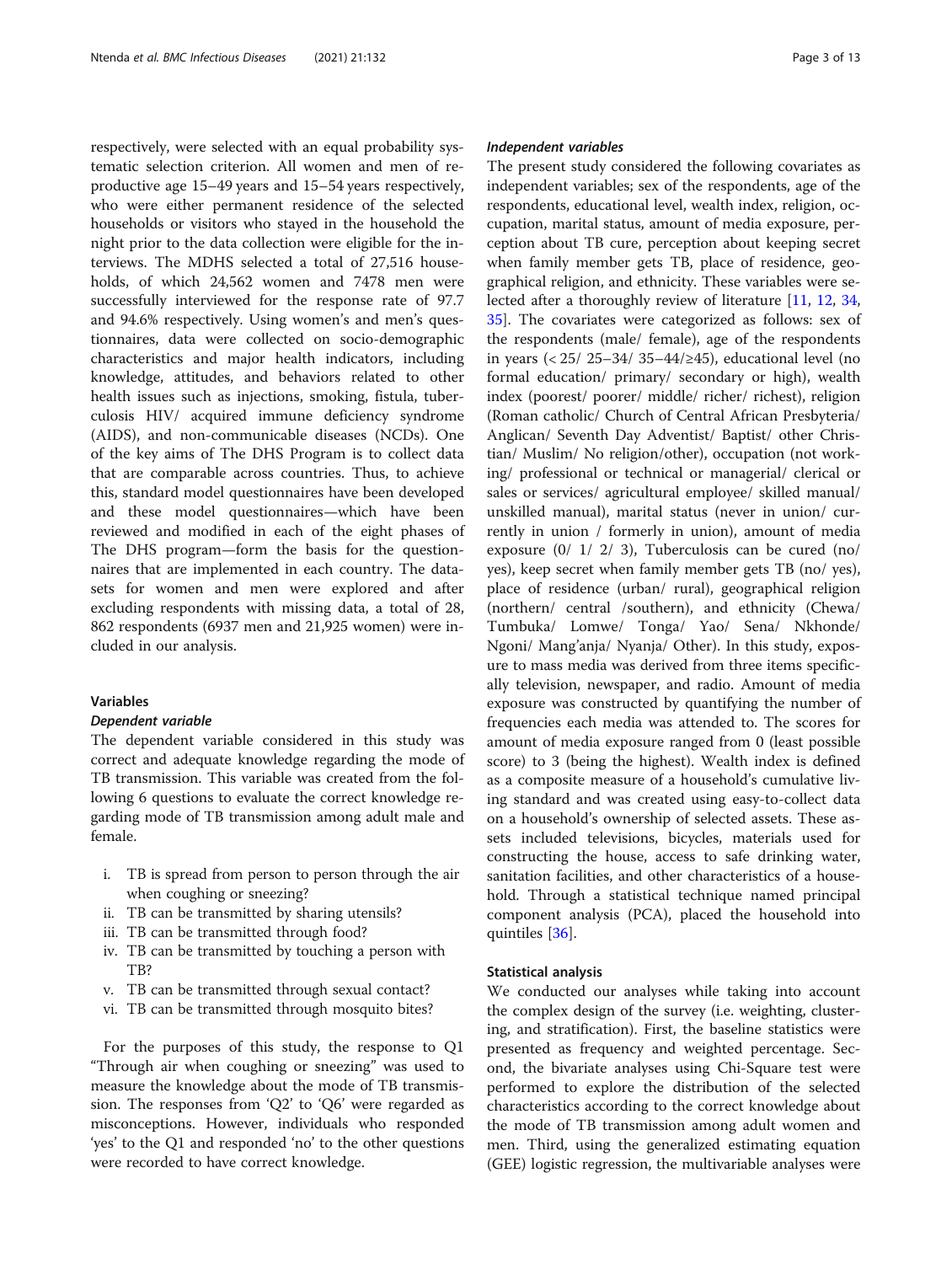performed to investigate the strength of associations between the selected factors and correct knowledge about TB transmission. GEE models were used to account for the correlated responses within the hierarchical data such DHS data [\[37](#page-12-0), [38](#page-12-0)]. Variables were selected for analysis based on their importance in literature [\[39\]](#page-12-0). We further selected variables that were significant ( $p < 0.25$ ) in the Chi-Square test for adjustment in the GEE multivariable analyses so as to avoid large type II errors. Both unadjusted and adjusted odds ratios (aORs) and 95% confidence intervals (CIs) with their  $p$ -values were presented. P-values < 0.05 were considered as statistically significant. All analyses were performed using SAS software for Windows, version 9.4 (SAS Institute, Cary, NC, USA).

#### Ethical considerations

The 2015–2016 MDHS was implemented by the National Statistical Office (NSO) and the Community Health Sciences Unit (CHSU). The protocols and procedures that were developed for data collection were reviewed and approved by the ICF Macro Institutional Review Board (ICF Macro IRB) and the Malawi National Health Science Research Committee. The MDHS 2015– 2016 complied with all requirements of the US Department of Health and Human Services' the 45 Code of Federal Regulations 46 (45 CFR 46), Protection of Human Subjects [[40](#page-12-0)]. Before this study was conducted, the authors sought permission from the MEASURE DHS for use of the data beyond the primary purpose by which data were collected. At the beginning of each interview, informed consent (both written and oral consent) was obtained from all eligible participants. Furthermore, a parent or guardian provided consent prior to the participation by a child or anybody below the age of 18 years [[40\]](#page-12-0). Overall, data obtained from respondents under the DHS program is anonymous as names are of the participants are not written down thus ethics approval for this study was not required.

### Results

#### Baseline characteristics of the study participants by sex

A total of 28,862 adults (6937 males and 21,925 females) were sampled and analyzed in this study. Table [1](#page-4-0) presents the baseline characteristics of the study participants stratified by sex. The overall prevalence of correct about TB knowledge in the general population of Malawi was adequate (61.5%). Most of the respondents (40.6%) were distributed in the age group 15 to 24 years and near two-thirds (59.2%) of the respondents had primary school education. Nearly 30.0% of respondents were residing in the richest households while about twothirds (64.3%) currently in union. Approximately 40% of the participants did not have any form of mass media and a similar proportion (38.6%) of respondents were employed in agriculture sectors. Furthermore, over three-fourth (77.4%) of participants were rural dwellers and 44.98% were southern region dwellers.

## Prevalence of self-reported tuberculosis knowledge about TB transmission

Table [2](#page-5-0) presents the domains that were used to measure correct knowledge about the mode of TB transmission among women and men of reproductive age. Ninetyseven percent of men and 94% of women had heard of TB. Overall, 8908 (71.83%) of the participants responded correctly that TB is spread from one person to another through air by coughing or sneezing. Furthermore, 81.34% of respondents believed that TB can be cured and 31.89% of participants would want a family member's TB status kept secret. There were significant differences between men and women who reported having heard of TB, such that 69.64% of women and 78.77% of men reported that TB is spread through the air by coughing or sneezing ( $P < .0001$ ). Additionally, 85.44% of women and 80.05% of men believe that TB can be cured  $(P < .0001)$  while 25.39% of men and 33.94% of women would want a family member's TB status kept secret  $(P < .0001)$  $(P < .0001)$  $(P < .0001)$ . Figure 1 shows the distribution of the domain that were used to construct knowledge related to TB transmission.

## Prevalence of correct knowledge about TB transmission by selected characteristics

Table [3](#page-7-0) shows the prevalence of correct knowledge about TB transmission among men and women of reproductive age by sociodemographic characteristics. The prevalence of correct knowledge about TB transmission was significant different from those who had incorrect knowledge by sex of the respondents ( $P < .0001$ ), age of the respondents ( $P < .0001$ ), educational level ( $P < .0001$ ), household wealth ( $P < .0001$ ), religion ( $P < .0001$ ), amount of media exposure  $(P < .0001)$ , respondent's occupation  $(P < .0001)$ , respondents with a belief that TB can be cured  $(P < .0001)$ , respondents would want a family member's TB status kept secret  $(P < .0001)$ , place of residence  $(P < .0001)$ , geographical region  $(P < .0001)$ , and ethnicity  $(P < .0001)$ .

## Factors associated with correct knowledge about TB transmission

Table [4](#page-9-0) shows results of univariate and multivariate logistics regression that were used to test independent predictors of the given variables and assess their strength of associations between those predictors with correct knowledge about TB transmission. In univariate analysis characteristics that were significantly associated with correct knowledge about TB transmission included sex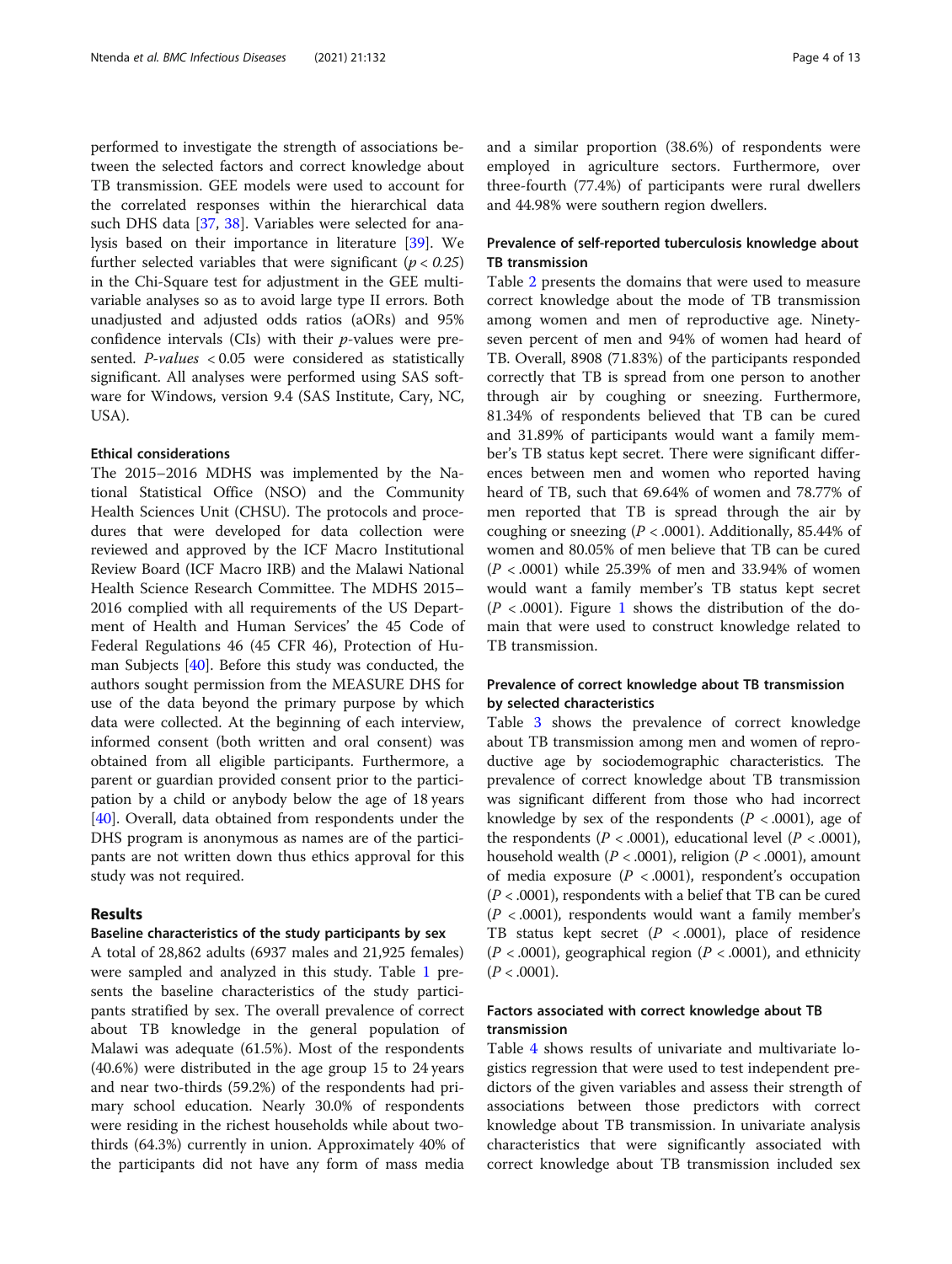## <span id="page-4-0"></span>Table 1 Descriptive statistics of Individual and community characteristics by sex, Malawi Demographic Health Survey, 2015-16

| Variable                              | Male $n$ (%)<br>6937 (24.04) | Female n (%)<br>21,925 (75.96) | Overall n (%)<br>28,862 (100.00) | P-value |
|---------------------------------------|------------------------------|--------------------------------|----------------------------------|---------|
| Individual-level factors              |                              |                                |                                  |         |
| Age (years)                           |                              |                                |                                  | < .0001 |
| < 25                                  | 2838 (40.91)                 | 8891 (40.55)                   | 11,729 (40.64)                   |         |
| $25 - 34$                             | 1896 (27.33)                 | 7012 (31.98)                   | 8908 (30.86)                     |         |
| $35 - 44$                             | 1441 (20.77)                 | 4626 (21.10)                   | 6067 (21.02)                     |         |
| $\geq 45$                             | 762 (10.98)                  | 1396 (6.37)                    | 2158 (7.48)                      |         |
| Educational level                     |                              |                                |                                  | < .0001 |
| No education                          | 366 (5.28)                   | 2285 (10.42)                   | 2651 (9.19)                      |         |
| Primary                               | 3834 (55.27)                 | 13,260 (60.48)                 | 17,094 (59.23)                   |         |
| Secondary or high                     | 2737 (39.46)                 | 6380 (29.10)                   | 9117 (31.59)                     |         |
| Wealth index <sup>+</sup>             |                              |                                |                                  | < .0001 |
| Poorest                               | 939 (13.54)                  | 3631 (16.56)                   | 4570 (15.83)                     |         |
| Poorer                                | 1204 (17.36)                 | 3824 (17.44)                   | 5028 (17.42)                     |         |
| Middle                                | 1328 (19.14)                 | 3982 (18.16)                   | 5310 (18.40)                     |         |
| Richer                                | 1467 (21.15)                 | 4440 (20.25)                   | 5907 (20.47)                     |         |
| Richest                               | 1999 (28.82)                 | 6048 (27.58)                   | 8047 (27.88)                     |         |
| Religion                              |                              |                                |                                  | < .0001 |
| Roman catholic                        | 1299 (18.73)                 | 3916 (17.86)                   | 5215 (18.07)                     |         |
| <b>CCAP</b>                           | 1180 (17.01)                 | 3590 (16.37)                   | 4770 (16.53)                     |         |
| Anglican                              | 361 (5.20)                   | 1133 (5.17)                    | 1494 (5.18)                      |         |
| Seventh Day Adventist/Baptist         | 491 (7.08)                   | 1679 (7.66)                    | 2170 (7.52)                      |         |
| Other Christian                       | 2776 (40.02)                 | 9215 (42.03)                   | 11,991 (41.55)                   |         |
| Muslim                                | 655 (9.44)                   | 2273 (10.37)                   | 2928 (10.14)                     |         |
| No religion/other                     | 175 (2.52)                   | 119 (0.54)                     | 294 (1.02)                       |         |
| Marital status                        |                              |                                |                                  | < .0001 |
| Never in union                        | 2575 (37.12)                 | 4526 (20.64)                   | 7101 (24.60)                     |         |
| Currently in union                    | 4108 (59.22)                 | 14,443 (65.87)                 | 14,443 (64.27)                   |         |
| Formerly in union                     | 254 (3.66)                   | 2956 (13.48)                   | 2956 (11.12)                     |         |
| Amount of media exposure <sup>#</sup> |                              |                                |                                  | < .0001 |
| 0                                     | 1076 (15.51)                 | 9046 (41.26)                   | 10,122 (35.07)                   |         |
| 1                                     | 2101 (30.29)                 | 6684 (30.49)                   | 8785 (30.44)                     |         |
| 2                                     | 2157 (31.09)                 | 3988 (18.19)                   | 6145 (21.29)                     |         |
| 3                                     | 1603 (23.11)                 | 2207 (10.07)                   | 3810 (13.20)                     |         |
| Occupation                            |                              |                                |                                  | < .0001 |
| Not working                           | 960 (13.84)                  | 7148 (32.60)                   | 8108 (28.09)                     |         |
| Professional/technical/managerial     | 490 (7.06)                   | 1280 (5.84)                    | 1770 (6.11)                      |         |
| Clerical/sales/services               | 478 (6.89)                   | 1537 (7.01)                    | 2015 (6.98)                      |         |
| Agricultural employee                 | 2701 (38.94)                 | 8448 (38.53)                   | 11,149 (38.63)                   |         |
| Skilled manual                        | 800 (11.53)                  | 335 (1.53)                     | 1135 (3.93)                      |         |
| Unskilled manual                      | 1508 (21.74)                 | 3177 (14.49)                   | 4685 (16.23)                     |         |
| Tb can be cured                       |                              |                                |                                  | < .0001 |
| No                                    | 1010 (14.56)                 | 4375 (19.95)                   | 5385 (18.66)                     |         |
| Yes                                   | 5927 (85.44)                 | 17,550 (80.05)                 | 23,477 (81.34)                   |         |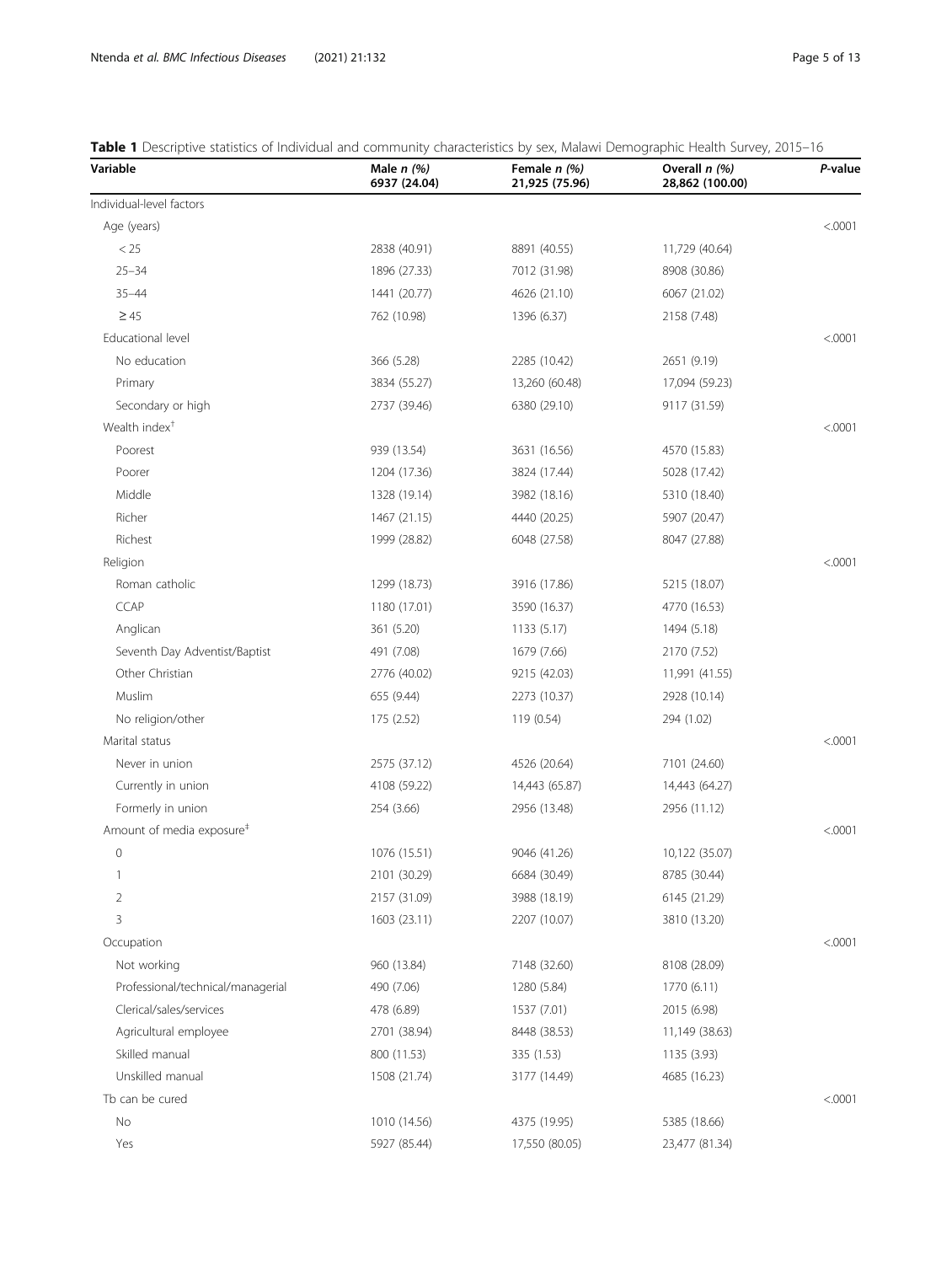| Variable                             | Male $n(%)$<br>6937 (24.04) | Female n (%)<br>21,925 (75.96) | Overall n (%)<br>28,862 (100.00) | P-value |
|--------------------------------------|-----------------------------|--------------------------------|----------------------------------|---------|
| Community-level factors              |                             |                                |                                  |         |
| Place of residence                   |                             |                                |                                  | 0.3626  |
| Urban                                | 1594 (22.98)                | 4923 (22.45)                   | 6517 (22.58)                     |         |
| Rural                                | 5343 (77.02)                | 17,002 (77.55)                 | 22,345 (77.42)                   |         |
| Geographical region                  |                             |                                |                                  | 0.0025  |
| Northern                             | 1447 (20.86)                | 4286 (19.55)                   | 5733 (19.86)                     |         |
| Central                              | 2489 (35.88)                | 7657 (34.92)                   | 10,146 (35.15)                   |         |
| Southern                             | 3001 (43.26)                | 9982 (45.53)                   | 12,983 (44.98)                   |         |
| Ethnicity                            |                             |                                |                                  | < .0001 |
| Chewa                                | 2167 (31.24)                | 6556 (29.90)                   | 8723 (30.22)                     |         |
| Tumbuka                              | 747 (10.77)                 | 2326 (10.61)                   | 3073 (10.65)                     |         |
| Lomwe                                | 1251 (18.03)                | 4128 (18.83)                   | 5379 (18.64)                     |         |
| Tonga                                | 253 (3.65)                  | 871 (3.97)                     | 1124 (3.89)                      |         |
| Yao                                  | 704 (10.15)                 | 2337 (10.66)                   | 3041 (10.54)                     |         |
| Sena                                 | 299 (4.31)                  | 949 (4.33)                     | 1248 (4.32)                      |         |
| Nkhonde                              | 121 (1.74)                  | 290 (1.32)                     | 411 (1.42)                       |         |
| Ngoni                                | 878 (12.66)                 | 2829 (12.90)                   | 3707 (12.84)                     |         |
| Mang'anja                            | 178 (2.57)                  | 499 (2.28)                     | 677 (2.35)                       |         |
| Nyanja                               | 115 (1.66)                  | 491 (2.24)                     | 606 (2.10)                       |         |
| Other                                | 224(3.23)                   | 649 (2.96)                     | 873 (3.02)                       |         |
| Correct knowledge of TB transmission |                             |                                |                                  | < .0001 |
| No                                   | 2522 (36.36)                | 8602 (39.23)                   | 11,124 (38.54)                   |         |
| Yes                                  | 4415 (63.64)                | 13,323 (60.77)                 | 17,738 (61.46)                   |         |

<span id="page-5-0"></span>Table 1 Descriptive statistics of Individual and community characteristics by sex, Malawi Demographic Health Survey, 2015-16 (Continued)

TB tuberculosis, OR Odds Ratio, AOR adjusted Odds Ratio, CI Confidence Interval

<sup>‡</sup>Frequency of reading newspaper or magazine, Frequency of listening to radio and frequency of watching television

† Composite measure of a household's cumulative living standard

of the respondents, age of the respondents, educational level, household wealth, religion, amount of media exposure, occupation, tuberculosis can be cured, TB status kept secret, place of residence, geographical region, and ethnicity (all P-values less than 0.05). The results of multivariate logistics regression showed that respondents

of age groups 25–34 years odds (adjusted odds ratio [aOR]: 1.219; 95% confidence interval [CI]: 1.145–1.297; P < .0001), 35–44 years (aOR: 1.275; 95% CI: 1.187– 1.371; P < .0001), and 45+ years (aOR: 1.239; 95% CI: 1.116–1.375;  $P < .0001$ ) had increased compared to those respondents of age group 15 to 24 years. The odds of

|  |  |  | <b>Table 2</b> Proportion of respondents with correct knowledge about tuberculosis transmission in Malawi. MDHS 2015–16 |
|--|--|--|-------------------------------------------------------------------------------------------------------------------------|
|  |  |  |                                                                                                                         |

| Variable                                         | Male $n$ $%$<br>6937 (24.04) | Female n (%)<br>21,925 (75.96) | Overall n (%)<br>28,862 (100.00) | P-value |
|--------------------------------------------------|------------------------------|--------------------------------|----------------------------------|---------|
| TB spread by air when coughing or sneezing (Yes) | 5464 (78.77)                 | 15,268 (69.64)                 | 8908 (71.83)                     | < .0001 |
| TB spread by sharing utensils (No)               | 6365 (91.75)                 | 20,664 (94.25)                 | 27,029 (93.65)                   | < .0001 |
| TB spread by touching a person with TB (No)      | 6556 (94.51)                 | 21,314 (97.21)                 | 27,870 (96.56)                   | < .0001 |
| TB spread by food (No)                           | 6609 (95.27)                 | 21,485 (97.99)                 | 28,094 (97.34)                   | < 0001  |
| TB spread by sexual contact (No)                 | 6670 (96.15)                 | 20,458 (93.31)                 | 27,128 (93.99)                   | < .0001 |
| TB spread by mosquito bites (No)                 | 6917 (99.71)                 | 21,842 (99.62)                 | 28,759 (99.64)                   | 0.2719  |
| TB can be cured (Yes)                            | 5927 (85.44)                 | 17,550 (80.05)                 | 23,477 (81.34)                   | < 0001  |

TB Tuberculosis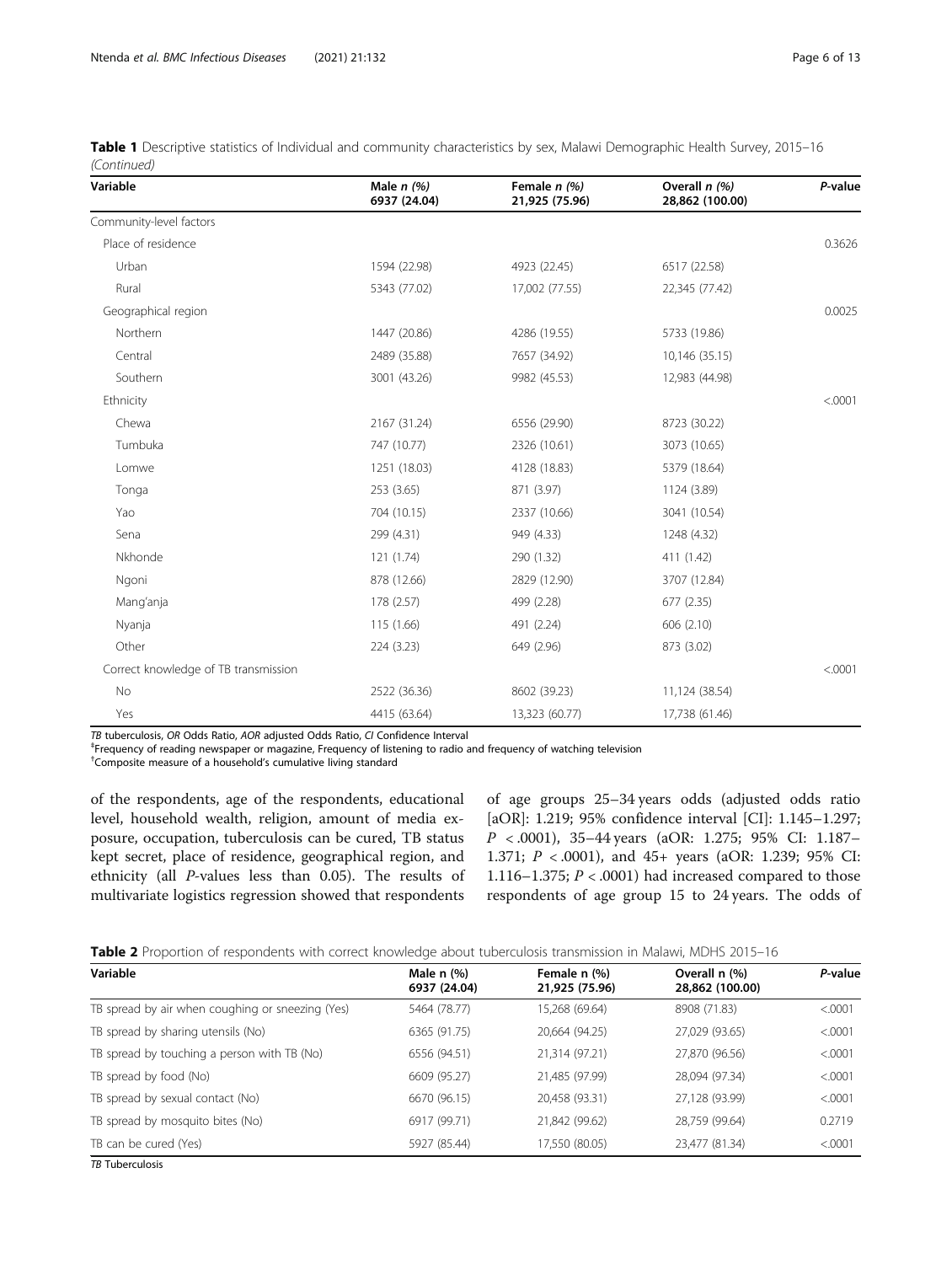<span id="page-6-0"></span>

having correct knowledge about TB transmission was also high in respondents with primary education (aOR: 1.253; 95% CI: 1.144–1.371;  $P < .0001$  and secondary and high education (aOR: 2.000; 95% CI: 1.793–2.232;  $P < .0001$ ) compared to those with no formal education. Furthermore, respondents from middle household wealth (aOR: 1.106; 95% CI: 1.016–1.205; P- = 0.0205), richer households (aOR: 1.096; 95% CI: 1.005–1.196;  $P = 0.0387$ ), and richest households (aOR: 1.166; 95% CI: 1.053–1.292;  $P = 0.032$ ) had increased odds of having correct knowledge about TB transmission compared to respondents from poorest households. Additionally, respondents who had exposure to 3 forms of mass media (aOR: 1.190; 95% CI: 1.076–1.315;  $P = 0.0007$ ), respondents who believed that TB can be cured (aOR: 1.708; 95% CI: 1.600–1.823;  $P < .0001$ ), respondents from urban (aOR: 1.165; 95% CI: 1.063–1.277;  $P = 0.0011$ , and respondents from Lomwe tribe (aOR: 1.286; 95% CI: 1.066–1.551;  $P = 0.0086$ ) had also increased odds of having correct knowledge about TB transmission. Conversely, agricultural employee (aOR: 0.909; 95% CI: 0.843–0.981;  $P = 0.0143$ ), respondents who would want a family member's TB status to be kept secret (aOR: 0.886; 95% CI: 0839–0.935; P < .0001) had reduced odds of having correct knowledge about TB transmission. Furthermore, respondents from central region (aOR: 0.896; 95% CI: 0.819–0.980;  $P = 0.0161$ ) and northern region (aOR: 0.581; 95% CI: 0.512–0.659;  $P < .0001$ ), had also reduced odds of having correct knowledge about TB transmission compared to those from the southern region.

#### **Discussion**

The purpose of the current study was to examine the prevalence and factors associated with the correct

knowledge concerning TB transmission among adults in Malawi. An understanding of such knowledge and its predictors is of great essence as it may help TB control programme managers and policymakers to develop effective community based health promotion programs [[41\]](#page-12-0). Researchers have reported that individuals with lower levels of health knowledge are generally 1.5 to 3 times more likely to have poor health outcomes than their counterparts with higher literacy or health-related knowledge levels [[42,](#page-12-0) [43\]](#page-12-0). Specifically, inadequate and poor health knowledge has been consistently associated with overall (1) individual's poor health status, (2) lack of engagement with health care providers, (3) decreased comprehension of medical information, (4) lack of knowledge about medical conditions and related care, (5) increased mortality, (6) poor use of preventive health services, (7) poor self-reported health, and (8) increased rate and longer stay of hospitalizations [\[43](#page-12-0), [44\]](#page-12-0). The present study showed that most of the participants had correct knowledge regarding TB transmission. Additionally, this study found that being in the age group 35–44 years, having secondary or high education, being in the richest household, exposure to all the three mode of mass media, being in professional/technical/managerial, having knowledge that TB can be cured and being urban dwellers were significantly associated with correct knowledge about TB transmission.

As with previous research [[45\]](#page-12-0), this study found that an increase in age was significantly associated with selfreported correct knowledge about TB transmission among adults in Malawi. Specifically, individual of age  $\geq$ 25 years and above had more correct knowledge about TB transmission. Similarly, another study reported that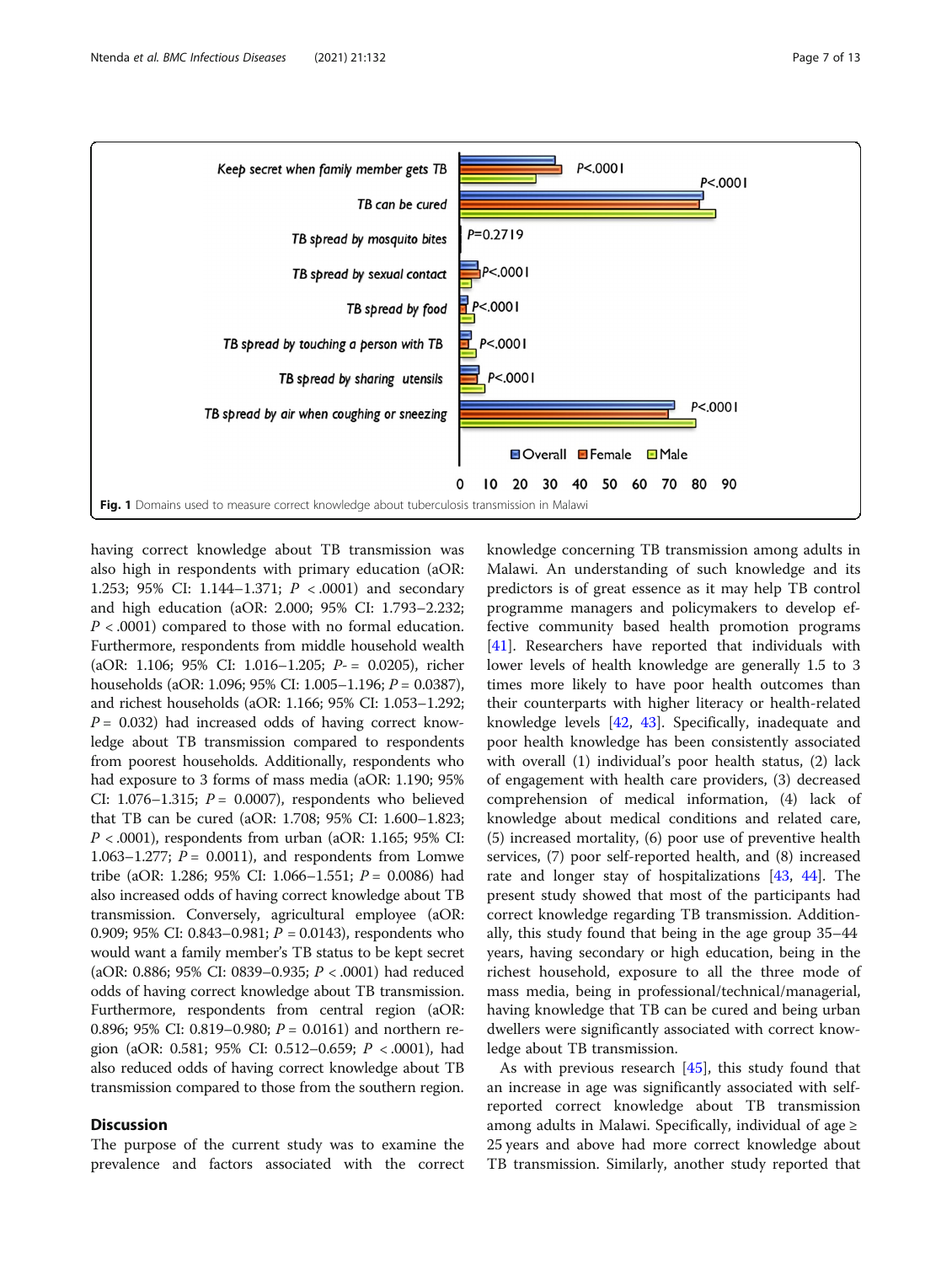## <span id="page-7-0"></span>Table 3 Prevalence of correct knowledge of TB transmission by individual and community characteristics MDHS 2015-16

| Variable                              | Over all n (%)<br>28,862 (100.00) | No n (%)<br>11,124 (38.54) | Yes $n$ (%)<br>17,738 (61.46) | P-value |
|---------------------------------------|-----------------------------------|----------------------------|-------------------------------|---------|
| Individual-level factors              |                                   |                            |                               |         |
| Sex                                   |                                   |                            |                               | < .0001 |
| Male                                  | 6937 (24.46)                      | 2522 (22.67)               | 4415 (24.89)                  |         |
| Female                                | 21,925 (75.96)                    | 8602 (77.33)               | 13,323 (75.11)                |         |
| Age (years)                           |                                   |                            |                               | < .0001 |
| < 25                                  | 11,729 (40.64)                    | 4869 (43.77)               | 6860 (38.67)                  |         |
| $25 - 34$                             | 8908 (30.86)                      | 3202 (28.78)               | 5706 (32.17)                  |         |
| $35 - 44$                             | 6067 (21.02)                      | 2220 (19.96)               | 3847 (21.69)                  |         |
| $\geq 45$                             | 2158 (7.48)                       | 833 (7.49)                 | 1325 (7.47)                   |         |
| Educational level                     |                                   |                            |                               | < .0001 |
| No education                          | 2651 (9.19)                       | 1238 (11.13)               | 1413 (7.97)                   |         |
| Primary                               | 17,094 (59.23)                    | 7348 (66.06)               | 9746 (54.94)                  |         |
| Secondary or high                     | 9117 (31.59)                      | 2538 (22.82)               | 6579 (37.09)                  |         |
| Wealth index <sup>+</sup>             |                                   |                            |                               | < .0001 |
| Poorest                               | 4570 (15.83)                      | 2076 (18.66)               | 2494 (14.06)                  |         |
| Poorer                                | 5028 (17.42)                      | 2140 (19.24)               | 2888 (16.28)                  |         |
| Middle                                | 5310 (18.40)                      | 2154 (19.36)               | 3156 (17.79)                  |         |
| Richer                                | 5907 (20.47)                      | 2308 (20.75)               | 3599 (20.29)                  |         |
| Richest                               | 8047 (27.88)                      | 2446 (21.99)               | 5601 (31.58)                  |         |
| Religion                              |                                   |                            |                               | < .0001 |
| Roman catholic                        | 5215 (18.07)                      | 2020 (18.16)               | 3195 (18.01)                  |         |
| CCAP                                  | 4770 (16.53)                      | 1680 (15.10)               | 3090 (17.42)                  |         |
| Anglican                              | 1494 (5.18)                       | 564 (5.07)                 | 930 (5.24)                    |         |
| Seventh Day Adventist/Baptist         | 2170 (7.52)                       | 716 (6.44)                 | 1454 (8.20)                   |         |
| Other Christian                       | 11,991 (41.55)                    | 4946 (44.44)               | 7048 (39.73)                  |         |
| Muslim                                | 2928 (10.14)                      | 1081 (9.72)                | 1874 (10.41)                  |         |
| No religion/other                     | 294 (1.02)                        | 120 (1.08)                 | 174 (0.98)                    |         |
| Marital status                        |                                   |                            |                               | 0.5732  |
| Never in union                        | 7101 (24.60)                      | 2755 (24.77)               | 4346 (24.50)                  |         |
| Currently in union                    | 14,443 (64.27)                    | 7158 (64.35)               | 11,393 (64.23)                |         |
| Formerly in union                     | 2956 (11.12)                      | 1211 (10.89)               | 1999 (11.27)                  |         |
| Amount of media exposure <sup>#</sup> |                                   |                            |                               | < .0001 |
| $\mathbb O$                           | 10,122 (35.07)                    | 4291 (38.57)               | 5831 (32.87)                  |         |
| 1                                     | 8785 (30.44)                      | 3563 (32.03)               | 5222 (29.44)                  |         |
| 2                                     | 6145 (21.29)                      | 2215 (19.91)               | 3930 (22.16)                  |         |
| 3                                     | 3810 (13.20)                      | 1055 (9.48)                | 2755 (15.53)                  |         |
| Occupation                            |                                   |                            |                               | < .0001 |
| Not working                           | 8108 (28.09)                      | 3094 (27.81)               | 5014 (28.27)                  |         |
| Professional/technical/managerial     | 1770 (6.11)                       | 401 (3.60)                 | 1369 (7.72)                   |         |
| Clerical/sales/services               | 2015 (6.98)                       | 720 (6.47)                 | 1295 (7.30)                   |         |
| Agricultural employee                 | 11,149 (38.63)                    | 4799 (43.14)               | 6350 (35.80)                  |         |
| Skilled manual                        | 1135 (3.93)                       | 384 (3.45)                 | 751 (4.23)                    |         |
| Unskilled manual                      | 4685 (16.23)                      | 1726 (15.52)               | 2959 (16.68)                  |         |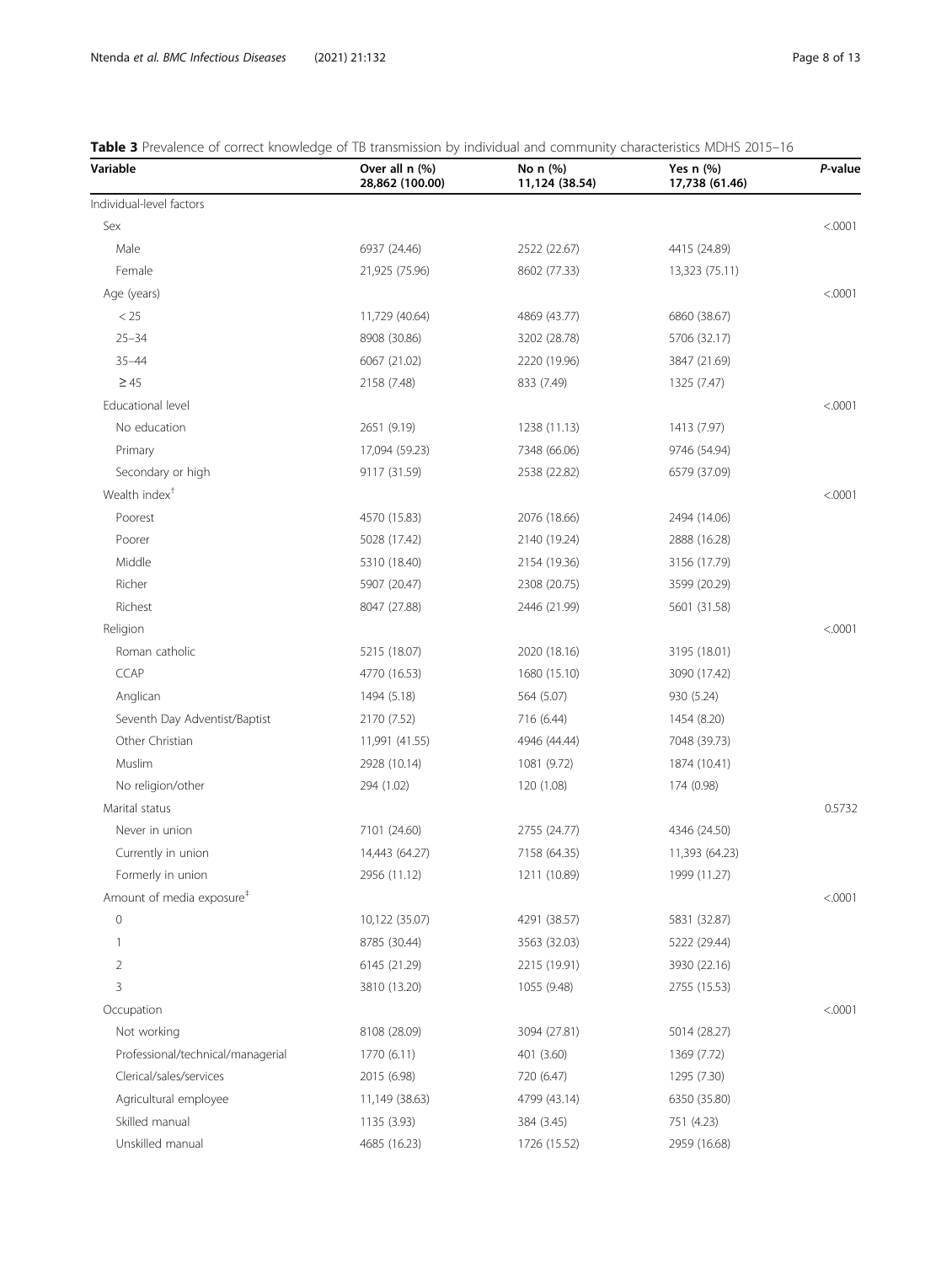| Variable                  | Over all n (%)<br>28,862 (100.00) | No n (%)<br>11,124 (38.54) | Yes $n$ $(\%)$<br>17,738 (61.46) | P-value |
|---------------------------|-----------------------------------|----------------------------|----------------------------------|---------|
| Tuberculosis can be cured |                                   |                            |                                  | < .0001 |
| No                        | 5385 (18.66)                      | 2927 (26.31)               | 2458 (13.86)                     |         |
| Yes                       | 23,477 (81.34)                    | 8197 (73.69)               | 15,280 (86.14)                   |         |
| Community-level factors   |                                   |                            |                                  |         |
| Place of residence        |                                   |                            |                                  | < .0001 |
| Urban                     | 6517 (22.58)                      | 1925 (17.30)               | 4592 (25.89)                     |         |
| Rural                     | 22,345 (77.42)                    | 9199 (82.70)               | 13,146 (74.11)                   |         |
| Geographical region       |                                   |                            |                                  | < .0001 |
| Northern                  | 5733 (19.86)                      | 2671 (24.01)               | 3062 (17.26)                     |         |
| Central                   | 10,146 (35.15)                    | 4031 (36.24)               | 6115 (34.47)                     |         |
| Southern                  | 12,983 (44.98)                    | 4422 (39.74)               | 8561 (48.26)                     |         |
| Ethnicity                 |                                   |                            |                                  | < .0001 |
| Chewa                     | 8723 (30.22)                      | 3558 (31.98)               | 5165 (29.12)                     |         |
| Tumbuka                   | 3073 (10.65)                      | 1361 (12.23)               | 1712 (9.65)                      |         |
| Lomwe                     | 5379 (18.64)                      | 1704 (15.32)               | 3675 (20.72)                     |         |
| Tonga                     | 1124 (3.89)                       | 554 (4.98)                 | 570 (3.21)                       |         |
| Yao                       | 3041 (10.54)                      | 1080 (9.71)                | 1961 (11.06)                     |         |
| Sena                      | 1248 (4.32)                       | 461 (9.71)                 | 787 (4.44)                       |         |
| Nkhonde                   | 411 (1.42)                        | 170 (1.53)                 | 241 (1.36)                       |         |
| Ngoni                     | 3707 (12.84)                      | 1353 (12.16)               | 2354 (13.27)                     |         |
| Mang'anja                 | 677 (2.35)                        | 240 (2.16)                 | 437 (2.46)                       |         |
| Nyanja                    | 606 (2.10)                        | 243 (2.18)                 | 363 (2.05)                       |         |
| Other                     | 873 (3.02)                        | 400 (3.60)                 | 473 (2.67)                       |         |

| Table 3 Prevalence of correct knowledge of TB transmission by individual and community characteristics MDHS 2015-16 |  |  |
|---------------------------------------------------------------------------------------------------------------------|--|--|
| (Continued)                                                                                                         |  |  |

TB tuberculosis, OR Odds Ratio, AOR adjusted Odds Ratio, CI Confidence Interval ‡

Frequency of reading newspaper or magazine, Frequency of listening to radio and frequency of watching television

† Composite measure of a household's cumulative living standard

correct answers to questions concerning TB were associated with increasing age [[46](#page-12-0)]. Generally, the reason behind the TB knowledge getting increased with advanced age, possibly may be that older individuals might have had developed more correct attitudes and behaviors regarding the disease [[45,](#page-12-0) [47](#page-12-0)].

We found also that respondents who had secondary or high education had higher likelihood of having correct knowledge about TB transmission. Our results are consistent with prior literature [\[48](#page-12-0)–[50](#page-12-0)]. The explanation to this result might be that the highly educated individuals have great likelihood of having access to different sources of information and easily understand more complex messages [[50](#page-12-0)–[52\]](#page-12-0). Eventually, improved levels of education in the community can improve cognitive level and increase the general knowledge about infection control including TB and the general health of the people [[53\]](#page-12-0). Furthermore, as with previous literature [[26,](#page-11-0) [35](#page-12-0)], the current study found that respondents from the richest households had high chances of having correct

knowledge about TB transmission. Generally, the an explanation to this finding might be that, people from households with better income, usually tend to have higher probability of acquiring improved health knowledge and better health seeking behavior [\[54,](#page-12-0) [55\]](#page-12-0).

In agreement with previous studies [[26,](#page-11-0) [30](#page-12-0), [35\]](#page-12-0), this study found that respondents who had exposed to television, radio and newspaper, being in professional/technical/managerial, having knowledge that TB can be cured and being urban dwellers were associated with correct knowledge about TB transmission. It is reported that, the media form a crucial role in patients' knowledge about TB and, therefore, underscores the requisite for TB health education programmes among disadvantaged households  $[25, 56]$  $[25, 56]$  $[25, 56]$  $[25, 56]$ . Furthermore, these findings suggest that respondents from urban areas may be more exposed for messages or information such as mass media and other health-related messages (e.g. television, ratio, newspapers, posters or billboards, peer educators, etc.) than women from rural areas who usually come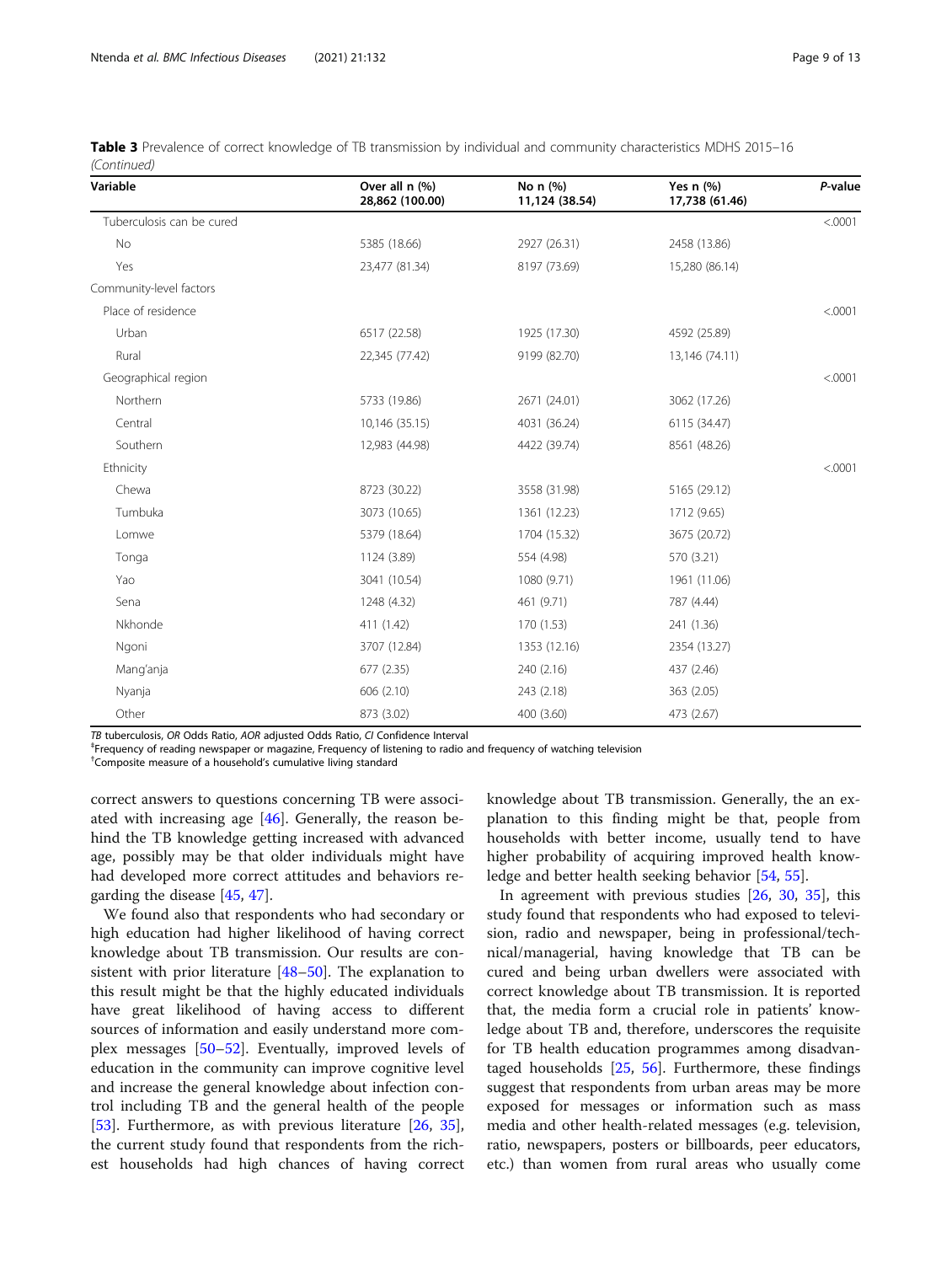<span id="page-9-0"></span>Table 4 Determinants of correct and adequate knowledge about tuberculosis transmission among adult men and women

| CrOR 95% (CI)<br>P-value<br>AOR 95% (CI)<br>Individual-level factors<br>Sex<br>Male<br>1.150 (1.085-1.218)<br>< .0001<br>1.012 (0.949-1.079)<br>0.7118<br>Female<br>1.000<br>1.000<br>Age (years)<br>< 25<br>1.000<br>1.000<br>$25 - 34$<br>1.279 (1.206-1.357)<br>< .0001<br>< .0001<br>1.219 (1.145-1.297)<br>$35 - 44$<br>1.256 (1.175-1.342)<br>< .0001<br>1.275 (1.187-1.371)<br>< 0001<br>$\geq 45$<br>1.173 (1.064-1.293)<br>0.0014<br>1.239 (1.116-1.375)<br>< .0001<br>Educational level<br>No education<br>1.000<br>1.000<br>Primary<br>1.181 (1.083-1.286)<br>0.0002<br>1.253 (1.144-1.371)<br>< 0001<br>Secondary or high<br>< .0001<br>< .0001<br>2.225 (2.022-2.447)<br>2.000 (1.793-2.232)<br>Wealth index <sup>†</sup><br>Poorest<br>1.000<br>1.000<br>Poorer<br>0.0022<br>0.0734<br>1.140 (1.048-1.240)<br>1.081 (0.993-1.176)<br>Middle<br>< .0001<br>1.106 (1.016-1.205)<br>0.0205<br>1.238 (1.139–1.346)<br>Richer<br>< .0001<br>1.096 (1.005-1.196)<br>0.0387<br>1.324 (1.218–1.439)<br>Richest<br>< .0001<br>0.0032<br>1.822 (1.670-1.987)<br>1.166 (1.053-1.292)<br>Religion<br>Roman catholic<br>1.063 (0.828-1.364)<br>0.6319<br>$0.957$ $(0.743 - 1.232)$<br>0.7339<br>CCAP<br>0.1322<br>1.037 (0.804-1.338)<br>0.7768<br>1.212 (0.944-1.557)<br>Anglican<br>1.110 (0.845-1.459)<br>0.4523<br>1.145 (0.868-1.510)<br>0.3365<br>Seventh Day Adventist/Baptist<br>1.305 (1.006-1.693)<br>0.0452<br>1.073 (0.824-1.398)<br>0.6004<br>Other Christian<br>0.951 (0.742-1.219)<br>0.6936<br>$0.964$ $(0.754 - 1.231)$<br>0.7675<br>Muslim<br>1.042 (0.804-1.352)<br>0.7541<br>1.020 (0.777-1.339)<br>0.8855<br>No religion/other<br>1.000<br>1.000<br>Amount of media exposure <sup>#</sup><br>$\mathbb O$<br>1.000<br>1.000<br>0.7571<br>1.103 (1.038-1.172)<br>0.0015<br>1.010 (0.948-1.076)<br>1<br>0.1621<br>2<br>1.306 (1.218-1.399)<br>< .0001<br>1.056 (0.978-1.140)<br>3<br>0.0007<br>1.787 (1.636-1.959)<br>< .0001<br>1.190 (1.076-1.315)<br>Occupation<br>Not working<br>1.011 (0.931-1.097)<br>0.7992<br>$0.934(0.864 - 1.010)$<br>0.0885<br>Professional/technical/managerial<br>1.911 (1.676-2.180)<br>< .0001<br>1.336 (1.166-1.531)<br>< 0001<br>Clerical/sales/services<br>1.028 (0.917-1.153)<br>0.6346<br>$0.893$ $(0.795 - 1.004)$<br>0.0588<br>Agricultural employee<br>$0.841(0.780 - 0.907)$<br>< .0001<br>0.0143<br>$0.909(0.843 - 0.981)$<br>Skilled manual<br>0.8176<br>1.125 (0.976-1.296)<br>0.1032<br>$0.983$ $(0.850 - 1.137)$<br>Unskilled manual<br>1.000<br>1.000<br>Tuberculosis can be cured<br>No<br>1.000<br>1.000<br>Yes<br>2.088 (1.960-2.223)<br>< .0001<br>1.708 (1.600-1.823)<br>< 0001 | Variable | <b>Univariate</b> | Multivariable |         |  |
|-------------------------------------------------------------------------------------------------------------------------------------------------------------------------------------------------------------------------------------------------------------------------------------------------------------------------------------------------------------------------------------------------------------------------------------------------------------------------------------------------------------------------------------------------------------------------------------------------------------------------------------------------------------------------------------------------------------------------------------------------------------------------------------------------------------------------------------------------------------------------------------------------------------------------------------------------------------------------------------------------------------------------------------------------------------------------------------------------------------------------------------------------------------------------------------------------------------------------------------------------------------------------------------------------------------------------------------------------------------------------------------------------------------------------------------------------------------------------------------------------------------------------------------------------------------------------------------------------------------------------------------------------------------------------------------------------------------------------------------------------------------------------------------------------------------------------------------------------------------------------------------------------------------------------------------------------------------------------------------------------------------------------------------------------------------------------------------------------------------------------------------------------------------------------------------------------------------------------------------------------------------------------------------------------------------------------------------------------------------------------------------------------------------------------------------------------------------------------------------------------------------------------------------------------------------------------------------------------------------------------------------------------------|----------|-------------------|---------------|---------|--|
|                                                                                                                                                                                                                                                                                                                                                                                                                                                                                                                                                                                                                                                                                                                                                                                                                                                                                                                                                                                                                                                                                                                                                                                                                                                                                                                                                                                                                                                                                                                                                                                                                                                                                                                                                                                                                                                                                                                                                                                                                                                                                                                                                                                                                                                                                                                                                                                                                                                                                                                                                                                                                                                       |          |                   |               | P-value |  |
|                                                                                                                                                                                                                                                                                                                                                                                                                                                                                                                                                                                                                                                                                                                                                                                                                                                                                                                                                                                                                                                                                                                                                                                                                                                                                                                                                                                                                                                                                                                                                                                                                                                                                                                                                                                                                                                                                                                                                                                                                                                                                                                                                                                                                                                                                                                                                                                                                                                                                                                                                                                                                                                       |          |                   |               |         |  |
|                                                                                                                                                                                                                                                                                                                                                                                                                                                                                                                                                                                                                                                                                                                                                                                                                                                                                                                                                                                                                                                                                                                                                                                                                                                                                                                                                                                                                                                                                                                                                                                                                                                                                                                                                                                                                                                                                                                                                                                                                                                                                                                                                                                                                                                                                                                                                                                                                                                                                                                                                                                                                                                       |          |                   |               |         |  |
|                                                                                                                                                                                                                                                                                                                                                                                                                                                                                                                                                                                                                                                                                                                                                                                                                                                                                                                                                                                                                                                                                                                                                                                                                                                                                                                                                                                                                                                                                                                                                                                                                                                                                                                                                                                                                                                                                                                                                                                                                                                                                                                                                                                                                                                                                                                                                                                                                                                                                                                                                                                                                                                       |          |                   |               |         |  |
|                                                                                                                                                                                                                                                                                                                                                                                                                                                                                                                                                                                                                                                                                                                                                                                                                                                                                                                                                                                                                                                                                                                                                                                                                                                                                                                                                                                                                                                                                                                                                                                                                                                                                                                                                                                                                                                                                                                                                                                                                                                                                                                                                                                                                                                                                                                                                                                                                                                                                                                                                                                                                                                       |          |                   |               |         |  |
|                                                                                                                                                                                                                                                                                                                                                                                                                                                                                                                                                                                                                                                                                                                                                                                                                                                                                                                                                                                                                                                                                                                                                                                                                                                                                                                                                                                                                                                                                                                                                                                                                                                                                                                                                                                                                                                                                                                                                                                                                                                                                                                                                                                                                                                                                                                                                                                                                                                                                                                                                                                                                                                       |          |                   |               |         |  |
|                                                                                                                                                                                                                                                                                                                                                                                                                                                                                                                                                                                                                                                                                                                                                                                                                                                                                                                                                                                                                                                                                                                                                                                                                                                                                                                                                                                                                                                                                                                                                                                                                                                                                                                                                                                                                                                                                                                                                                                                                                                                                                                                                                                                                                                                                                                                                                                                                                                                                                                                                                                                                                                       |          |                   |               |         |  |
|                                                                                                                                                                                                                                                                                                                                                                                                                                                                                                                                                                                                                                                                                                                                                                                                                                                                                                                                                                                                                                                                                                                                                                                                                                                                                                                                                                                                                                                                                                                                                                                                                                                                                                                                                                                                                                                                                                                                                                                                                                                                                                                                                                                                                                                                                                                                                                                                                                                                                                                                                                                                                                                       |          |                   |               |         |  |
|                                                                                                                                                                                                                                                                                                                                                                                                                                                                                                                                                                                                                                                                                                                                                                                                                                                                                                                                                                                                                                                                                                                                                                                                                                                                                                                                                                                                                                                                                                                                                                                                                                                                                                                                                                                                                                                                                                                                                                                                                                                                                                                                                                                                                                                                                                                                                                                                                                                                                                                                                                                                                                                       |          |                   |               |         |  |
|                                                                                                                                                                                                                                                                                                                                                                                                                                                                                                                                                                                                                                                                                                                                                                                                                                                                                                                                                                                                                                                                                                                                                                                                                                                                                                                                                                                                                                                                                                                                                                                                                                                                                                                                                                                                                                                                                                                                                                                                                                                                                                                                                                                                                                                                                                                                                                                                                                                                                                                                                                                                                                                       |          |                   |               |         |  |
|                                                                                                                                                                                                                                                                                                                                                                                                                                                                                                                                                                                                                                                                                                                                                                                                                                                                                                                                                                                                                                                                                                                                                                                                                                                                                                                                                                                                                                                                                                                                                                                                                                                                                                                                                                                                                                                                                                                                                                                                                                                                                                                                                                                                                                                                                                                                                                                                                                                                                                                                                                                                                                                       |          |                   |               |         |  |
|                                                                                                                                                                                                                                                                                                                                                                                                                                                                                                                                                                                                                                                                                                                                                                                                                                                                                                                                                                                                                                                                                                                                                                                                                                                                                                                                                                                                                                                                                                                                                                                                                                                                                                                                                                                                                                                                                                                                                                                                                                                                                                                                                                                                                                                                                                                                                                                                                                                                                                                                                                                                                                                       |          |                   |               |         |  |
|                                                                                                                                                                                                                                                                                                                                                                                                                                                                                                                                                                                                                                                                                                                                                                                                                                                                                                                                                                                                                                                                                                                                                                                                                                                                                                                                                                                                                                                                                                                                                                                                                                                                                                                                                                                                                                                                                                                                                                                                                                                                                                                                                                                                                                                                                                                                                                                                                                                                                                                                                                                                                                                       |          |                   |               |         |  |
|                                                                                                                                                                                                                                                                                                                                                                                                                                                                                                                                                                                                                                                                                                                                                                                                                                                                                                                                                                                                                                                                                                                                                                                                                                                                                                                                                                                                                                                                                                                                                                                                                                                                                                                                                                                                                                                                                                                                                                                                                                                                                                                                                                                                                                                                                                                                                                                                                                                                                                                                                                                                                                                       |          |                   |               |         |  |
|                                                                                                                                                                                                                                                                                                                                                                                                                                                                                                                                                                                                                                                                                                                                                                                                                                                                                                                                                                                                                                                                                                                                                                                                                                                                                                                                                                                                                                                                                                                                                                                                                                                                                                                                                                                                                                                                                                                                                                                                                                                                                                                                                                                                                                                                                                                                                                                                                                                                                                                                                                                                                                                       |          |                   |               |         |  |
|                                                                                                                                                                                                                                                                                                                                                                                                                                                                                                                                                                                                                                                                                                                                                                                                                                                                                                                                                                                                                                                                                                                                                                                                                                                                                                                                                                                                                                                                                                                                                                                                                                                                                                                                                                                                                                                                                                                                                                                                                                                                                                                                                                                                                                                                                                                                                                                                                                                                                                                                                                                                                                                       |          |                   |               |         |  |
|                                                                                                                                                                                                                                                                                                                                                                                                                                                                                                                                                                                                                                                                                                                                                                                                                                                                                                                                                                                                                                                                                                                                                                                                                                                                                                                                                                                                                                                                                                                                                                                                                                                                                                                                                                                                                                                                                                                                                                                                                                                                                                                                                                                                                                                                                                                                                                                                                                                                                                                                                                                                                                                       |          |                   |               |         |  |
|                                                                                                                                                                                                                                                                                                                                                                                                                                                                                                                                                                                                                                                                                                                                                                                                                                                                                                                                                                                                                                                                                                                                                                                                                                                                                                                                                                                                                                                                                                                                                                                                                                                                                                                                                                                                                                                                                                                                                                                                                                                                                                                                                                                                                                                                                                                                                                                                                                                                                                                                                                                                                                                       |          |                   |               |         |  |
|                                                                                                                                                                                                                                                                                                                                                                                                                                                                                                                                                                                                                                                                                                                                                                                                                                                                                                                                                                                                                                                                                                                                                                                                                                                                                                                                                                                                                                                                                                                                                                                                                                                                                                                                                                                                                                                                                                                                                                                                                                                                                                                                                                                                                                                                                                                                                                                                                                                                                                                                                                                                                                                       |          |                   |               |         |  |
|                                                                                                                                                                                                                                                                                                                                                                                                                                                                                                                                                                                                                                                                                                                                                                                                                                                                                                                                                                                                                                                                                                                                                                                                                                                                                                                                                                                                                                                                                                                                                                                                                                                                                                                                                                                                                                                                                                                                                                                                                                                                                                                                                                                                                                                                                                                                                                                                                                                                                                                                                                                                                                                       |          |                   |               |         |  |
|                                                                                                                                                                                                                                                                                                                                                                                                                                                                                                                                                                                                                                                                                                                                                                                                                                                                                                                                                                                                                                                                                                                                                                                                                                                                                                                                                                                                                                                                                                                                                                                                                                                                                                                                                                                                                                                                                                                                                                                                                                                                                                                                                                                                                                                                                                                                                                                                                                                                                                                                                                                                                                                       |          |                   |               |         |  |
|                                                                                                                                                                                                                                                                                                                                                                                                                                                                                                                                                                                                                                                                                                                                                                                                                                                                                                                                                                                                                                                                                                                                                                                                                                                                                                                                                                                                                                                                                                                                                                                                                                                                                                                                                                                                                                                                                                                                                                                                                                                                                                                                                                                                                                                                                                                                                                                                                                                                                                                                                                                                                                                       |          |                   |               |         |  |
|                                                                                                                                                                                                                                                                                                                                                                                                                                                                                                                                                                                                                                                                                                                                                                                                                                                                                                                                                                                                                                                                                                                                                                                                                                                                                                                                                                                                                                                                                                                                                                                                                                                                                                                                                                                                                                                                                                                                                                                                                                                                                                                                                                                                                                                                                                                                                                                                                                                                                                                                                                                                                                                       |          |                   |               |         |  |
|                                                                                                                                                                                                                                                                                                                                                                                                                                                                                                                                                                                                                                                                                                                                                                                                                                                                                                                                                                                                                                                                                                                                                                                                                                                                                                                                                                                                                                                                                                                                                                                                                                                                                                                                                                                                                                                                                                                                                                                                                                                                                                                                                                                                                                                                                                                                                                                                                                                                                                                                                                                                                                                       |          |                   |               |         |  |
|                                                                                                                                                                                                                                                                                                                                                                                                                                                                                                                                                                                                                                                                                                                                                                                                                                                                                                                                                                                                                                                                                                                                                                                                                                                                                                                                                                                                                                                                                                                                                                                                                                                                                                                                                                                                                                                                                                                                                                                                                                                                                                                                                                                                                                                                                                                                                                                                                                                                                                                                                                                                                                                       |          |                   |               |         |  |
|                                                                                                                                                                                                                                                                                                                                                                                                                                                                                                                                                                                                                                                                                                                                                                                                                                                                                                                                                                                                                                                                                                                                                                                                                                                                                                                                                                                                                                                                                                                                                                                                                                                                                                                                                                                                                                                                                                                                                                                                                                                                                                                                                                                                                                                                                                                                                                                                                                                                                                                                                                                                                                                       |          |                   |               |         |  |
|                                                                                                                                                                                                                                                                                                                                                                                                                                                                                                                                                                                                                                                                                                                                                                                                                                                                                                                                                                                                                                                                                                                                                                                                                                                                                                                                                                                                                                                                                                                                                                                                                                                                                                                                                                                                                                                                                                                                                                                                                                                                                                                                                                                                                                                                                                                                                                                                                                                                                                                                                                                                                                                       |          |                   |               |         |  |
|                                                                                                                                                                                                                                                                                                                                                                                                                                                                                                                                                                                                                                                                                                                                                                                                                                                                                                                                                                                                                                                                                                                                                                                                                                                                                                                                                                                                                                                                                                                                                                                                                                                                                                                                                                                                                                                                                                                                                                                                                                                                                                                                                                                                                                                                                                                                                                                                                                                                                                                                                                                                                                                       |          |                   |               |         |  |
|                                                                                                                                                                                                                                                                                                                                                                                                                                                                                                                                                                                                                                                                                                                                                                                                                                                                                                                                                                                                                                                                                                                                                                                                                                                                                                                                                                                                                                                                                                                                                                                                                                                                                                                                                                                                                                                                                                                                                                                                                                                                                                                                                                                                                                                                                                                                                                                                                                                                                                                                                                                                                                                       |          |                   |               |         |  |
|                                                                                                                                                                                                                                                                                                                                                                                                                                                                                                                                                                                                                                                                                                                                                                                                                                                                                                                                                                                                                                                                                                                                                                                                                                                                                                                                                                                                                                                                                                                                                                                                                                                                                                                                                                                                                                                                                                                                                                                                                                                                                                                                                                                                                                                                                                                                                                                                                                                                                                                                                                                                                                                       |          |                   |               |         |  |
|                                                                                                                                                                                                                                                                                                                                                                                                                                                                                                                                                                                                                                                                                                                                                                                                                                                                                                                                                                                                                                                                                                                                                                                                                                                                                                                                                                                                                                                                                                                                                                                                                                                                                                                                                                                                                                                                                                                                                                                                                                                                                                                                                                                                                                                                                                                                                                                                                                                                                                                                                                                                                                                       |          |                   |               |         |  |
|                                                                                                                                                                                                                                                                                                                                                                                                                                                                                                                                                                                                                                                                                                                                                                                                                                                                                                                                                                                                                                                                                                                                                                                                                                                                                                                                                                                                                                                                                                                                                                                                                                                                                                                                                                                                                                                                                                                                                                                                                                                                                                                                                                                                                                                                                                                                                                                                                                                                                                                                                                                                                                                       |          |                   |               |         |  |
|                                                                                                                                                                                                                                                                                                                                                                                                                                                                                                                                                                                                                                                                                                                                                                                                                                                                                                                                                                                                                                                                                                                                                                                                                                                                                                                                                                                                                                                                                                                                                                                                                                                                                                                                                                                                                                                                                                                                                                                                                                                                                                                                                                                                                                                                                                                                                                                                                                                                                                                                                                                                                                                       |          |                   |               |         |  |
|                                                                                                                                                                                                                                                                                                                                                                                                                                                                                                                                                                                                                                                                                                                                                                                                                                                                                                                                                                                                                                                                                                                                                                                                                                                                                                                                                                                                                                                                                                                                                                                                                                                                                                                                                                                                                                                                                                                                                                                                                                                                                                                                                                                                                                                                                                                                                                                                                                                                                                                                                                                                                                                       |          |                   |               |         |  |
|                                                                                                                                                                                                                                                                                                                                                                                                                                                                                                                                                                                                                                                                                                                                                                                                                                                                                                                                                                                                                                                                                                                                                                                                                                                                                                                                                                                                                                                                                                                                                                                                                                                                                                                                                                                                                                                                                                                                                                                                                                                                                                                                                                                                                                                                                                                                                                                                                                                                                                                                                                                                                                                       |          |                   |               |         |  |
|                                                                                                                                                                                                                                                                                                                                                                                                                                                                                                                                                                                                                                                                                                                                                                                                                                                                                                                                                                                                                                                                                                                                                                                                                                                                                                                                                                                                                                                                                                                                                                                                                                                                                                                                                                                                                                                                                                                                                                                                                                                                                                                                                                                                                                                                                                                                                                                                                                                                                                                                                                                                                                                       |          |                   |               |         |  |
|                                                                                                                                                                                                                                                                                                                                                                                                                                                                                                                                                                                                                                                                                                                                                                                                                                                                                                                                                                                                                                                                                                                                                                                                                                                                                                                                                                                                                                                                                                                                                                                                                                                                                                                                                                                                                                                                                                                                                                                                                                                                                                                                                                                                                                                                                                                                                                                                                                                                                                                                                                                                                                                       |          |                   |               |         |  |
|                                                                                                                                                                                                                                                                                                                                                                                                                                                                                                                                                                                                                                                                                                                                                                                                                                                                                                                                                                                                                                                                                                                                                                                                                                                                                                                                                                                                                                                                                                                                                                                                                                                                                                                                                                                                                                                                                                                                                                                                                                                                                                                                                                                                                                                                                                                                                                                                                                                                                                                                                                                                                                                       |          |                   |               |         |  |
|                                                                                                                                                                                                                                                                                                                                                                                                                                                                                                                                                                                                                                                                                                                                                                                                                                                                                                                                                                                                                                                                                                                                                                                                                                                                                                                                                                                                                                                                                                                                                                                                                                                                                                                                                                                                                                                                                                                                                                                                                                                                                                                                                                                                                                                                                                                                                                                                                                                                                                                                                                                                                                                       |          |                   |               |         |  |
|                                                                                                                                                                                                                                                                                                                                                                                                                                                                                                                                                                                                                                                                                                                                                                                                                                                                                                                                                                                                                                                                                                                                                                                                                                                                                                                                                                                                                                                                                                                                                                                                                                                                                                                                                                                                                                                                                                                                                                                                                                                                                                                                                                                                                                                                                                                                                                                                                                                                                                                                                                                                                                                       |          |                   |               |         |  |
|                                                                                                                                                                                                                                                                                                                                                                                                                                                                                                                                                                                                                                                                                                                                                                                                                                                                                                                                                                                                                                                                                                                                                                                                                                                                                                                                                                                                                                                                                                                                                                                                                                                                                                                                                                                                                                                                                                                                                                                                                                                                                                                                                                                                                                                                                                                                                                                                                                                                                                                                                                                                                                                       |          |                   |               |         |  |
|                                                                                                                                                                                                                                                                                                                                                                                                                                                                                                                                                                                                                                                                                                                                                                                                                                                                                                                                                                                                                                                                                                                                                                                                                                                                                                                                                                                                                                                                                                                                                                                                                                                                                                                                                                                                                                                                                                                                                                                                                                                                                                                                                                                                                                                                                                                                                                                                                                                                                                                                                                                                                                                       |          |                   |               |         |  |
|                                                                                                                                                                                                                                                                                                                                                                                                                                                                                                                                                                                                                                                                                                                                                                                                                                                                                                                                                                                                                                                                                                                                                                                                                                                                                                                                                                                                                                                                                                                                                                                                                                                                                                                                                                                                                                                                                                                                                                                                                                                                                                                                                                                                                                                                                                                                                                                                                                                                                                                                                                                                                                                       |          |                   |               |         |  |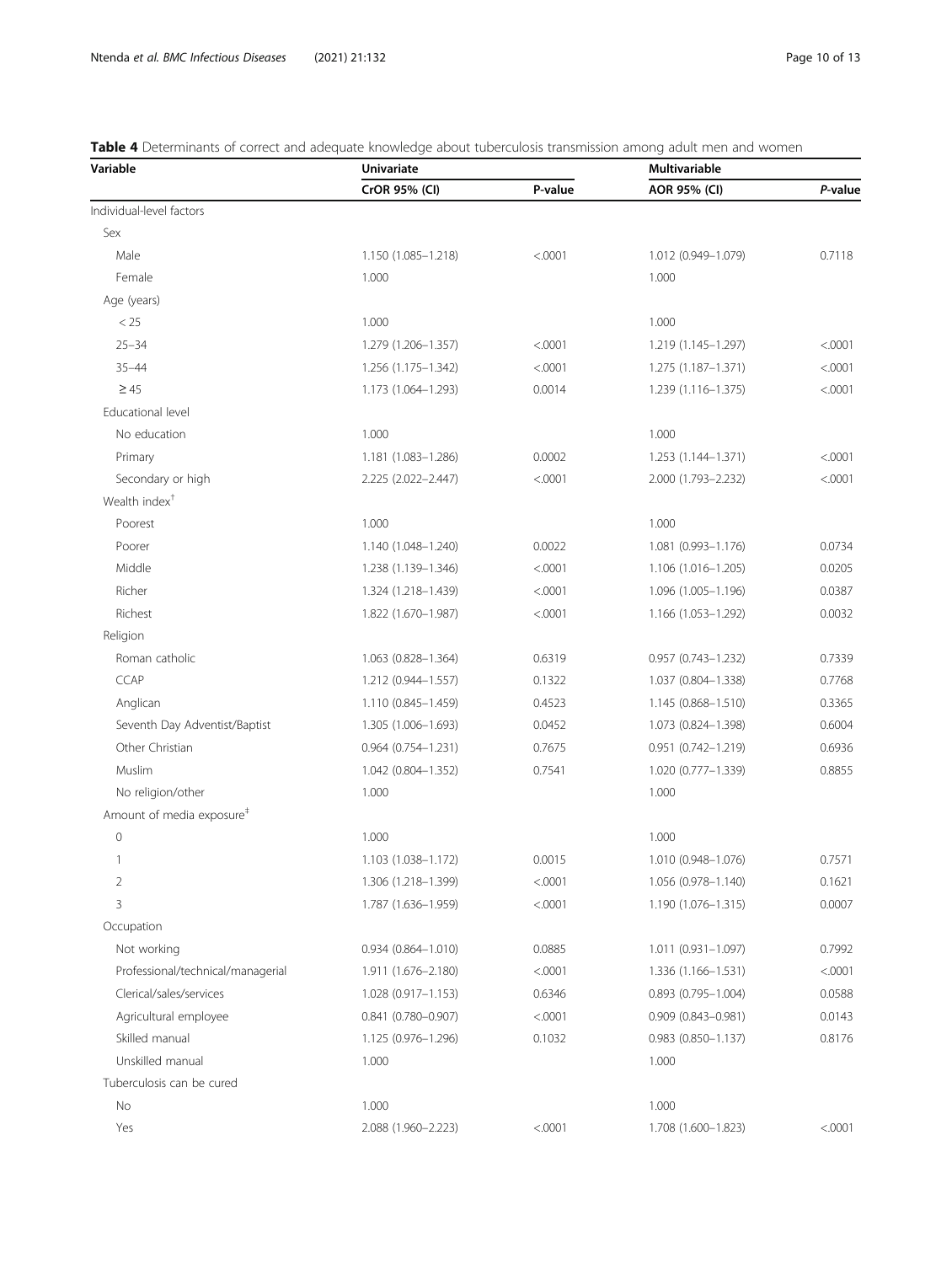| Variable                | <b>Univariate</b>      | <b>Multivariable</b> |                        |         |  |
|-------------------------|------------------------|----------------------|------------------------|---------|--|
|                         | CrOR 95% (CI)          | P-value              | AOR 95% (CI)           | P-value |  |
| Community-level factors |                        |                      |                        |         |  |
| Place of residence      |                        |                      |                        |         |  |
| Urban                   | 1.674 (1.528-1.835)    | < .0001              | 1.165 (1.063-1.277)    | 0.0011  |  |
| Rural                   | 1.000                  |                      | 1.000                  |         |  |
| Geographical region     |                        |                      |                        |         |  |
| Northern                | $0.588(0.533 - 0.650)$ | < .0001              | $0.581(0.512 - 0.659)$ | < .0001 |  |
| Central                 | $0.777(0.715 - 0.845)$ | < .0001              | 0.896 (0.819-0.980)    | 0.0161  |  |
| Southern                | 1.000                  |                      | 1.000                  |         |  |
| Ethnicity               |                        |                      |                        |         |  |
| Chewa                   | 1.214 (1.025-1.439)    | 0.0249               | 1.052 (0.878-1.259)    | 0.5836  |  |
| Tumbuka                 | $1.125(0.941 - 1.345)$ | 0.1956               | 1.054 (0.886-1.253)    | 0.5553  |  |
| Lomwe                   | 1.709 (1.434-2.036)    | < .0001              | 1.286 (1.066-1.551)    | 0.0086  |  |
| Tonga                   | $0.919(0.738 - 1.145)$ | 0.4520               | $0.898(0.727 - 1.108)$ | 0.3158  |  |
| Yao                     | 1.423 (1.184-1.710)    | 0.0002               | 1.122 (0.911-1.382)    | 0.2769  |  |
| Sena                    | 1.387 (1.120-1.719)    | 0.0028               | 1.100 (0.881-1.373)    | 0.4018  |  |
| Nkhonde                 | 1.199 (0.914-1.572)    | 0.1900               | 1.146 (0.878-1.497)    | 0.3156  |  |
| Ngoni                   | 1.398 (1.168-1.673)    | 0.0003               | 1.063 (0.882-1.281)    | 0.5220  |  |
| Mang'anja               | 1.484 (1.173-1.877)    | 0.0010               | 1.086 (0.850-1.386)    | 0.5110  |  |
| Nyanja                  | 1.251 (0.979-1.599)    | 0.0735               | 0.997 (0.780-1.274)    | 0.9807  |  |
| Other                   | 1.000                  |                      | 1.000                  |         |  |

| Table 4 Determinants of correct and adequate knowledge about tuberculosis transmission among adult men and women |  |  |  |  |  |
|------------------------------------------------------------------------------------------------------------------|--|--|--|--|--|
| (Continued)                                                                                                      |  |  |  |  |  |

TB tuberculosis, CrOR Crude Odds Ratio, AOR adjusted Odds Ratio, CI Confidence Interval ‡

Frequency of reading newspaper or magazine, Frequency of listening to radio and frequency of watching television

† Composite measure of a household's cumulative living standard

from low socioeconomic backgrounds [\[25](#page-11-0), [35\]](#page-12-0). Similarly, respondents with white collar jobs, might have easy access to health knowledge due to the nature of the education and work [\[57](#page-12-0)] and in turn may have the knowledge and they can develop positive attitude that TB can be cured. The observed variation in terms of TB knowledge among ethnic groups underscore the need for qualitative studies to understand this phenomenon.

#### Strengths and limitations

This study cannot determine the causation between the exposure variables and the outcome variable due to the cross-sectional nature of the study design. Considering that the sample size of females was 3 times that of male participants, and that a large percentage of the participants were under the age of 25, the external validity of the results to the entire Malawian population maybe compromised (i.e., the results may not be generalizable to the Malawian population). Nevertheless, the factors observed in this study may help inform TB control programs aimed at improving overall TB knowledge in Malawi. However, despite these limitations, the findings presented in this study would contribute to our understanding of the determinants of TB transmission which may improve the quality of TB management in Malawi. These results can be generalized only in a certain specific population such as women and those age less than 25 years.

#### Conclusion

The findings of this study revealed that if appropriate strategies for TB communication and education to address the rural masses, young individuals, poor individuals, and individuals in the agriculture sector are put it place, can enhance TB prevention in Malawi.

#### Abbreviations

AIDS: Acquired immune deficiency syndrome; aORs: Adjusted odds ratios; CFR: Code of Federal Regulations; CHSU: Community Health Sciences Unit; Cis: Confidence intervals; DOTs: Directly Observed Therapy short course; GEE: Generalized estimating eq.; HIV: Human immunodeficiency virus; MDHS: Malawi Demographic and Health Survey; MTB: Mycobacterium tuberculosis; NCDs: Non-communicable diseases; NSO: National Statistical Office; PCA: Principal component analysis; SDG: Sustainable Development Goal; SEAs: Standard enumeration areas; TB: Tuberculosis; WHO: World Health Organization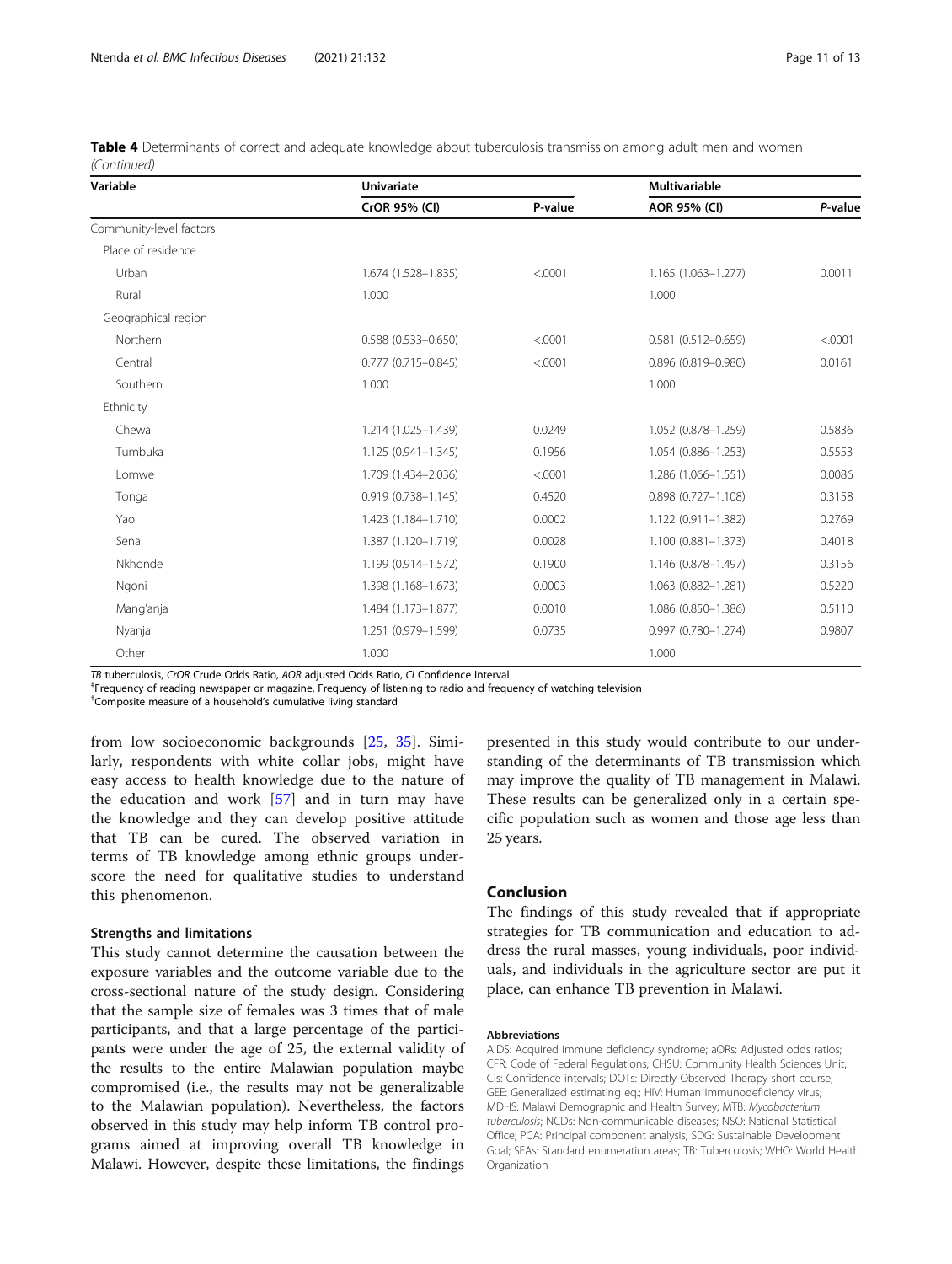#### <span id="page-11-0"></span>Acknowledgements

The authors want to sincerely thank the National Statistical Office (NSO) and the Community Health Sciences Unit (CHSU) of Malawi for data collection. The authors would like also give thanks to The DHS Program for providing him with the population-based dataset through their archives.

#### Authors' contributions

All authors conceived and led the study. PAMN extracted the dataset, CCS, SG, and ON prepared the analysis plan, PAMN, AB, AM, and performed the data analysis. PAMN, RM, SB and GB wrote the manuscript. AS1, AS2, EM, CCS, and ON reviewed the manuscript critically. All authors approved the final manuscript.

#### Funding

[1](https://dhsprogram.com/data/dataset/Malawi_Standard-DHS_2015.cfm?flag=1)

This research received no specific grant from any funding agency in public, commercial or not-for-profit sectors.

#### Availability of data and materials

The datasets generated and/or analyzed during the present study are available in The DHS Program repository. [https://dhsprogram.com/data/dataset/Malawi\\_Standard-DHS\\_2015.cfm?flag=](https://dhsprogram.com/data/dataset/Malawi_Standard-DHS_2015.cfm?flag=1)

#### Ethics approval and consent to participate

The 2015/16 MDHS was implemented by the NSO and the Community Health Sciences Unit (CHSU). The protocols and procedures that were developed for data collection were reviewed and approved by the ICF Macro Institutional Review Board (ICF Macro IRB) and the Malawi National Health Science Research Committee. The MDHS 2015–2016 complied with all requirements of the US Department of Health and Human Services' the 45 Code of Federal Regulations 46 (45 CFR 46), Protection of Human Subjects [[40\]](#page-12-0). Before this study was conducted, the authors sought permission from the MEASURE DHS for use of the data beyond the primary purpose by which data were collected. At the beginning of each interview, informed consent (both written and oral consent) was obtained from all eligible participants. Furthermore, a parent or guardian provided consent prior to the participation by a child or anybody below the age of 18 years [[40\]](#page-12-0). Overall, data obtained from respondents under the DHS program is anonymous as names are of the participants are not written down thus ethics approval for this study was not required.

#### Consent for publication

Not applicable.

#### Competing interests

The author declares that he has no competing interests.

#### Author details

<sup>1</sup>Malaria Alert Centre (MAC), College of Medicine (CoM), University of Malawi (UNIMA), Private Bag 360, Chichiri, Blantyre 3, Malawi. <sup>2</sup>Centre for Reproduction Health (CRH), College of Medicine (CoM), University of Malawi (UNIMA), Private Bag 360, Chichiri, Blantyre 3, Malawi. <sup>3</sup>School of Public Health and Family Medicine (SPHFM), College of Medicine (CoM), University of Malawi (UNIMA), Private Bag 360, Chichiri, Blantyre 3, Malawi. <sup>4</sup>School of Public Health (SPH), Taipei Medical University (TMU), No. 250, Wuxing Street, Xinyi District, Taipei City 110, Taiwan. <sup>5</sup>Institute for Health Research and Communication (IHRC), P.O Box 1958, Lilongwe, Malawi. <sup>6</sup>Institute of Health and Wellbeing, University of Glasgow, Glasgow, UK.

#### Received: 9 September 2020 Accepted: 24 January 2021 Published online: 30 January 2021

#### References

- 1. World Health Organization (WHO). Global Tuberculosis Report 2020. Geneva: WHO; 2020.
- 2. World Health Organization (WHO). Global tuberculosis report 2019. Geneva: WHO; 2019.
- 3. World Health Organization (WHO). Tuberculosis, Key facts. Geneva: WHO; 2020.
- 4. World Health Organization (WHO). Global tuberculosis report 2018. Geneva: WHO; 2018.
- 5. Zaman K. Tuberculosis: a global health problem. J Health Popul Nutr. 2010; 28:111.
- 6. United States Agency for International Development (USAID). Malawi Tuberculosis Fact Sheet. Malawi: USAID; 2016.
- 7. Trading Econiomics. Malawi incidence of tuberculosis (per 100,000 people) 2020.
- 8. Lemon SM, Hamburg MA, Sparling PF, Choffnes ER, Mack A. Global infectious disease surveillance and detection: assessing the challenges. Workshop summary. In Global infectious disease surveillance and detection: assessing the challenges. Workshop summary. National Academies Press; 2007.
- 9. Khan A, Shaikh BT, Baig MA. Knowledge, awareness, and health-seeking behaviour regarding tuberculosis in a Rural District of Khyber Pakhtunkhwa, Pakistan. Biomed Res Int. 2020;2020:1850541. [https://doi.org/10.1155/2020/](https://doi.org/10.1155/2020/1850541) [1850541.](https://doi.org/10.1155/2020/1850541)
- 10. Williams G, Alarcon E, Jittimanee S, Walusimbi M, Sebek M, Berga E, et al. Best practice for the care of patients with tuberculosis: a guide for low-income countries. Paris: Fr Int Union Against Tuberc Lung Dis; 2007.
- 11. Sreeramareddy CT, Kumar HNH, Arokiasamy JT. Prevalence of self-reported tuberculosis, knowledge about tuberculosis transmission and its determinants among adults in India: results from a nation-wide crosssectional household survey. BMC Infect Dis. 2013;13:16.
- 12. Luba TR, Tang S, Liu Q, Gebremedhin SA, Kisasi MD, Feng Z. Knowledge, attitude and associated factors towards tuberculosis in Lesotho: a population based study. BMC Infect Dis. 2019;19:96.
- 13. Obuku EA, Meynell C, Kiboss-Kyeyune J, Blankley S, Atuhairwe C, Nabankema E, et al. Socio-demographic determinants and prevalence of tuberculosis knowledge in three slum populations of Uganda. BMC Public Health. 2012;12:536.
- 14. Zhang T, Liu X, Bromley H, Tang S. Perceptions of tuberculosis and health seeking behaviour in rural Inner Mongolia, China. Health Policy (New York). 2007;81:155–65.
- 15. World Health Organization (WHO). Global tuberculosis control. Geneva: WHO; 2011.
- 16. Murray EJ, Bond VA, Marais BJ, Godfrey-Faussett P, Ayles HM, Beyers N. High levels of vulnerability and anticipated stigma reduce the impetus for tuberculosis diagnosis in Cape Town, South Africa. Health Policy Plan. 2013; 28:410–8.
- 17. World Health Organization (WHO). WHO Global Tuberculosis Programme. A global emergency, WHO report on the TB epidemic. Geneva: WHO; 1994.
- 18. Kumwenda M, Desmond N, Hart G, Choko A, Chipungu GA, Nyirenda D, et al. Treatment-seeking for tuberculosis-suggestive symptoms: a reflection on the role of human agency in the context of universal health coverage in Malawi. PLoS One. 2016;11:e0154103.
- 19. Kanyerere H, Harries AD, Tayler-Smith K, Jahn A, Zachariah R, Chimbwandira FM, et al. The rise and fall of tuberculosis in Malawi: associations with HIV infection and antiretroviral therapy. Trop Med Int Heal. 2016;21:101–7.
- 20. Nliwasa M, MacPherson P, Mukaka M, Mdolo A, Mwapasa M, Kaswaswa K, et al. High mortality and prevalence of HIV and tuberculosis in adults with chronic cough in Malawi: a cohort study. Int J Tuberc Lung Dis. 2016;20: 202–10.
- 21. Nyasulu P, Phiri F, Sikwese S, Chirwa T, Singini I, Banda HT, et al. Factors influencing delayed health care seeking among pulmonary tuberculosis suspects in rural communities in Ntcheu District, Malawi. Qual Health Res. 2016;26:1275–88.
- 22. Finnie RKC, Khoza LB, van den Borne B, Mabunda T, Abotchie P, Mullen PD. Factors associated with patient and health care system delay in diagnosis and treatment for TB in sub-Saharan African countries with high burdens of TB and HIV. Trop Med Int Heal. 2011;16:394–411.
- 23. Warsi SMA, Danish SH, Ahmad F, Khan AI, Khan MP, Bano S, et al. Tuberculosis knowledge and health seeking behaviour: a tale of two districts of Sindh, Pakistan. J Pak Med Assoc. 2016;66:1120–6.
- 24. Floyd K, Glaziou P, Houben R, Sumner T, White RG, Raviglione M. Global tuberculosis targets and milestones set for 2016–2035: definition and rationale. Int J Tuberc Lung Dis. 2018;22:723–30.
- 25. Mushtaq MU, Majrooh MA, Ahmad W, Rizwan M, Luqman MQ, Aslam MJ, et al. Knowledge, attitudes and practices regarding tuberculosis in two districts of Punjab, Pakistan. Int J Tuberc Lung Dis. 2010;14:303.
- 26. Pengpid S, Peltzer K. Knowledge, attitudes, and practices regarding tuberculosis in Timor-Leste: results from the demographic and health survey 2016. J Prev Med Public Heal. 2019;52:115.